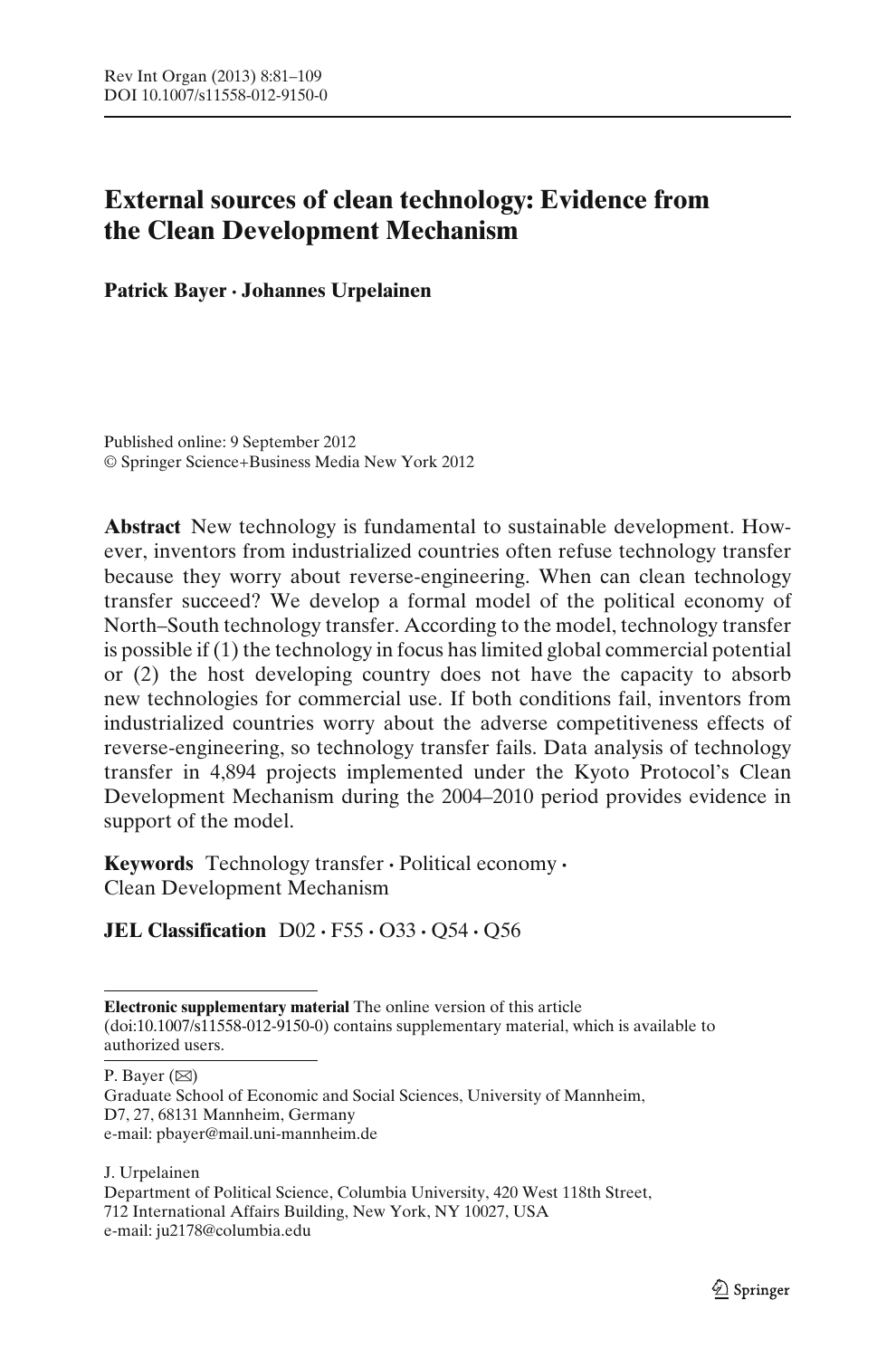# **1 Introduction**

New technology is the cornerstone of economic growth (Grossman and Helpman [1991](#page-27-0)). If developing countries are to increase their standards of living, they must gain access to advanced technologies that increase productivity. In addition to enhancing productivity, advanced technologies can help developing countries combat negative externalities, such as air pollution (Mani and Wheele[r](#page-27-0) [1998\)](#page-27-0). Given that rapid industrialization has created new pollution problems, including climate change, and increased the consumption of natural resources, the current economic trajectory of many large developing countries, such as China and India, is not sustainable. However, enhancing sustainability in these countries requires the introduction of new advanced technologies. Without new technology, sustainability can only be achieved by reducing economic growth, which seems both politically infeasible and normatively unwarranted in light of how many people continue to live in poverty in these countries.

Against this backdrop, the importance of international technology transfer is paramount. Unfortunately, concerns about competitiveness, and reverseengineering in particular, often discourage innovators from providing developing countries with advanced technologies (Masku[s](#page-27-0) [2000;](#page-27-0) Gallaghe[r](#page-27-0) [2006](#page-27-0)). If innovators provide advanced technologies to firms in developing countries, these firms or their local competitors can apply reverse-engineering to enhance their competitiveness in global markets. Concerns about reverse-engineering are closely related to developing countries' rapid industrialization, their increasing relevance as economic competitors in manufacturing industries (Lewi[s](#page-27-0) [2007\)](#page-27-0), and the thorny issue of property rights (Ockwell et al[.](#page-27-0) [2010\)](#page-27-0).

What, then, are the conditions under which transfers of clean technology are feasible? With some exceptions (Dechezleprêtre et al[.](#page-27-0) [2008](#page-27-0); Perkins and Neumaye[r](#page-28-0) [2009](#page-28-0)), scholars of sustainable development have made surprisingly little progress toward understanding the conditions that allow technology transfer from industrialized to developing countries. While the international dimension of sustainability is commonly acknowledged (War[d](#page-28-0) [2006\)](#page-28-0), and the policy importance of technology transfer is widely recognized (Hoekman et al[.](#page-27-0) [2005;](#page-27-0) Brewe[r](#page-27-0) [2008\)](#page-27-0), there are few political-economic theories on the promotion of technology transfer in different conditions, not to mention the dearth of empirical evidence.

Building on these ideas, we examine the conditions that allow international technology transfer. Specifically, we analyze a comprehensive dataset on technology transfer in the Kyoto Protocol's Clean Development Mechanism (CDM). The CDM allows project developers to profit from implementing projects that reduce carbon dioxide emissions in developing countries. While the CDM's emphasis is on cost-effective climate mitigation, another stated goal of the CDM is to promote the transfer of clean technology from industrialized to developing countries (UNFCC[C](#page-28-0) [2010](#page-28-0)). Overall, the CDM's record of technology transfer is impressive: our data show that approximately one third of all CDM projects feature technology transfer. Many CDM projects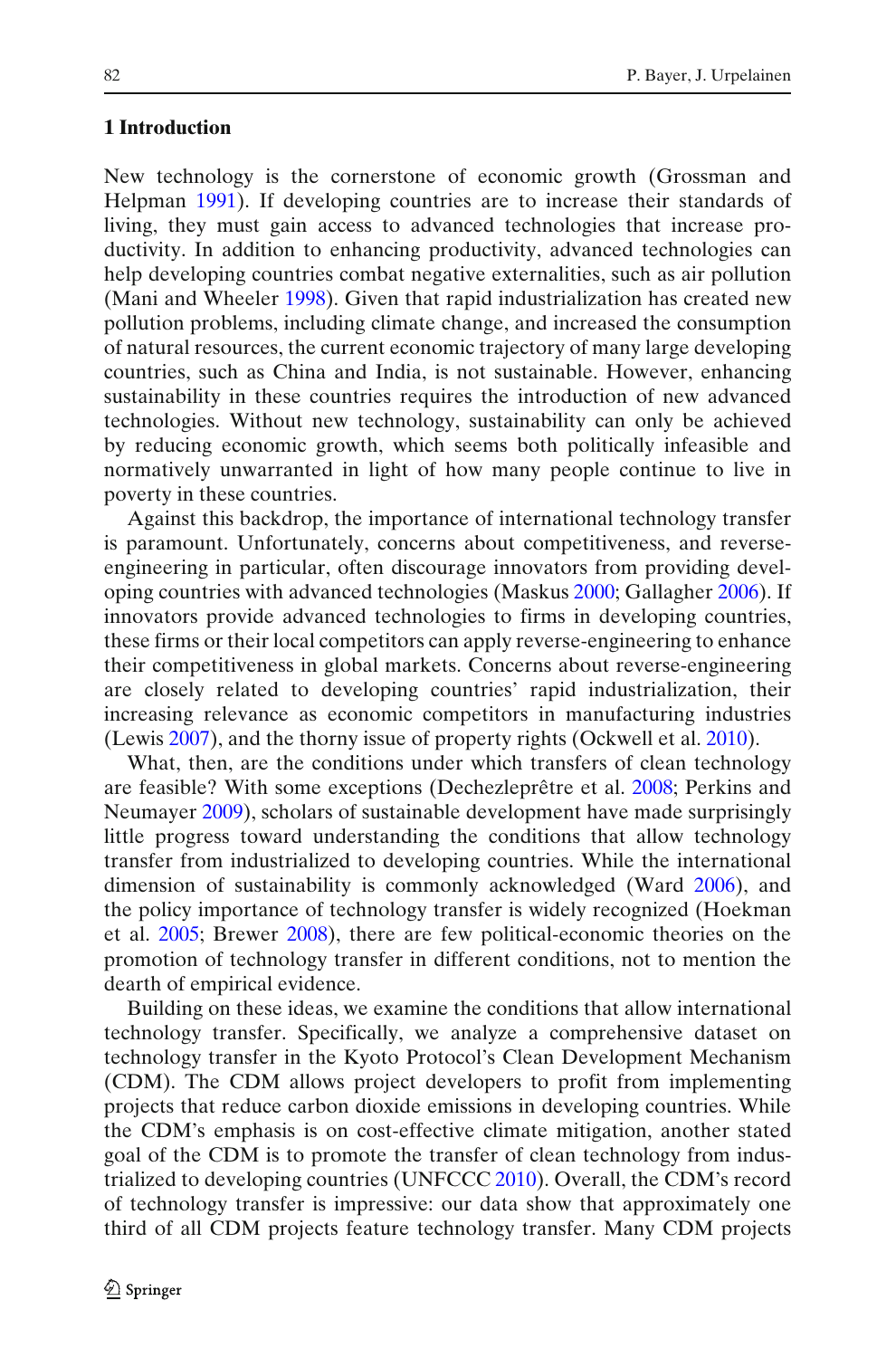focus on modern renewable sources, such as solar and wind, so CDM projects can tell us about technology transfer more generally. We theorize about the circumstances that allow, and disallow, technology transfer. To test the theory, we examine the determinants of technology transfer in 4,894 CDM projects during the years 2004–2010.

Both formally and empirically, we show that technology transfer is difficult when the following two conditions are met. First, the technology in focus is key to export competitiveness in global markets. Second, the recipient country's capacity to absorb new technologies is high. Our data show that if both conditions are met at the same time, innovators from industrialized countries are unwilling to transfer new technologies to developing countries.

This article offers two main contributions to scholarship on the international dimensions of sustainable development. First, ours is the first study that analyzes competitiveness concerns in technology transfer using detailed data on individual projects. Given the increasing importance of technology transfer in international political economy, this article breaks new ground, opening a window of opportunity for a dynamic research program on the general problem of transferring advanced technology in a global North–South context. Building on our insights, future research could examine technology transfer in other contexts, such as foreign direct investment and development projects funded by the World Bank and other multilateral agencies.

Second, this article shows both the value and limits of technology transfer. Countries with high absorptive capacity may expect less transfer of commercially valuable technologies than countries with low absorptive capacity. The good news is that technology transfer benefits countries that need it the most. The bad news is that countries most capable of adopting new technologies benefit less, and the problem is pronounced for the most valuable technologies.

The findings also suggest ways to improve the design of international institutions for technology transfer. If concerns about future competition are a central impediment to technology transfer, then international institutions, including the CDM, should offer subsidies and other incentives to inventors who transfer new technologies to rapidly industrializing countries. Moreover, while international institutions cannot remove concerns about competitiveness, they can help inventors design contracts and programs that allow technology transfer while controlling reverse-engineering. Given these two opportunities, the CDM could use some of the revenue from carbon credits to subsidize technology transfer while offering technical and legal assistance to the design of technology transfer contracts.

#### **2 The International Political Economy of Technology Transfer**

By technology transfer, we refer to the transmission of production methods and know-how from one country to another (Sagg[i](#page-28-0) [2002](#page-28-0)). This definition of technology transfer covers a wide range of goods and services. Moreover, it covers both tangible equipment and intangible knowledge. While our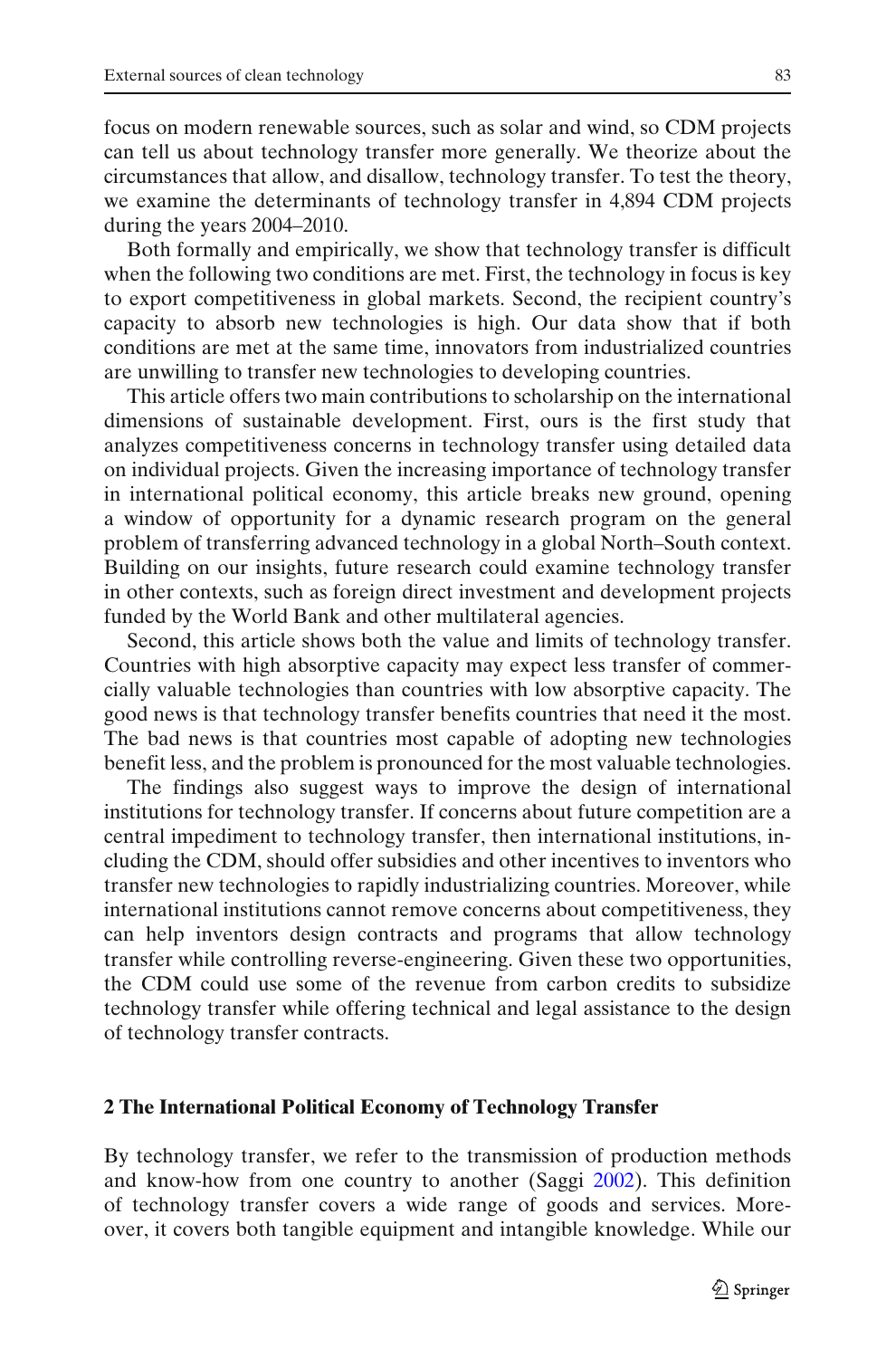empirical analysis focuses on environmental technology, our theory is intended to apply to technology transfer in a more general sense.

Technology transfer is essential for development, and this is so for at least two reasons. First, economic growth requires productivity enhancement, and few developing countries are able to enhance their productivity significantly without access to fo[r](#page-27-0)eign technology. According to Keller [\(2004](#page-27-0), 742), "[f]or most countries, foreign sources of technology account for 90 % or more of domestic productivity growth." Second, new technologies can help developing countries combat negative externalities. For example, if developing countries gain access to clean technology, they can reduce their environmental burden even under economic growth (Perkins and Neumaye[r](#page-28-0) [2009](#page-28-0)).

While technology transfer is beneficial to developing countries, there are multiple obstacles to it. Owners of advanced technology often refuse technology transfer because they worry about loss of competitive advantage. This problem is chronic for countries that are unable to protect the intellectual property rights of foreign investors (Masku[s](#page-27-0) [2000](#page-27-0)). For example, Gallaghe[r](#page-27-0) [\(2006\)](#page-27-0) finds that American automobile manufacturers have reduced their technology transfer to China because they worry about reverse-engineering. Indeed, governments of rapidly industrializing countries, such as China and India, frequently emphasize international competitiveness as a key rationale for subsidizing new technologies (Lewis and Wise[r](#page-27-0) [2007;](#page-27-0) Ockwell et al[.](#page-27-0) [2010\)](#page-27-0). Moreover, many developing countries lack the ability to exploit advanced technologies (Kelle[r](#page-27-0) [1996\)](#page-27-0).

Despite a broad consensus on the importance and difficulty of technology transfer, the international political economy thereof remains poorly understood. Although there is some qualitative evidence for the political salience of technology transfer in North–South negotiations (Ockwell et al[.](#page-27-0) [2010\)](#page-27-0), social scientists have yet to develop analytical models of the political economy of technology transfer, let alone test such models against quantitative data. The lack of theoretical progress and empirical evidence prevents scholars and policymakers from understanding the political-economic determinants of technology transfer. In turn, this lack of understanding raises impediments to effective policy interventions and strategies. In what follows, we begin to address the problem by developing a formal model of technology transfer and test it against data on technology transfer in the Kyoto Protocol's CDM.

In the literature on CDM, technology transfer now plays an important role. Although technology transfer is not a formally stated requirement of the CDM, many developing countries have emphasized the importance of technology transfer. According to the literature (Dechezleprêtre et al[.](#page-27-0) [2008;](#page-27-0) UNFCC[C](#page-28-0) [2010\)](#page-28-0), technology transfer is particularly common in large projects implemented in rapidly growing developing countries that have already reached relatively high levels of technological prowess, in some cases through previous CDM project implementation. Moreover, the literature suggests that the CDM promotes technology transfer through multiple channels, including institutional support and enhanced commercial viability of clean technology projects (Schneider et al[.](#page-28-0) [2008](#page-28-0)). Our primary contribution to this literature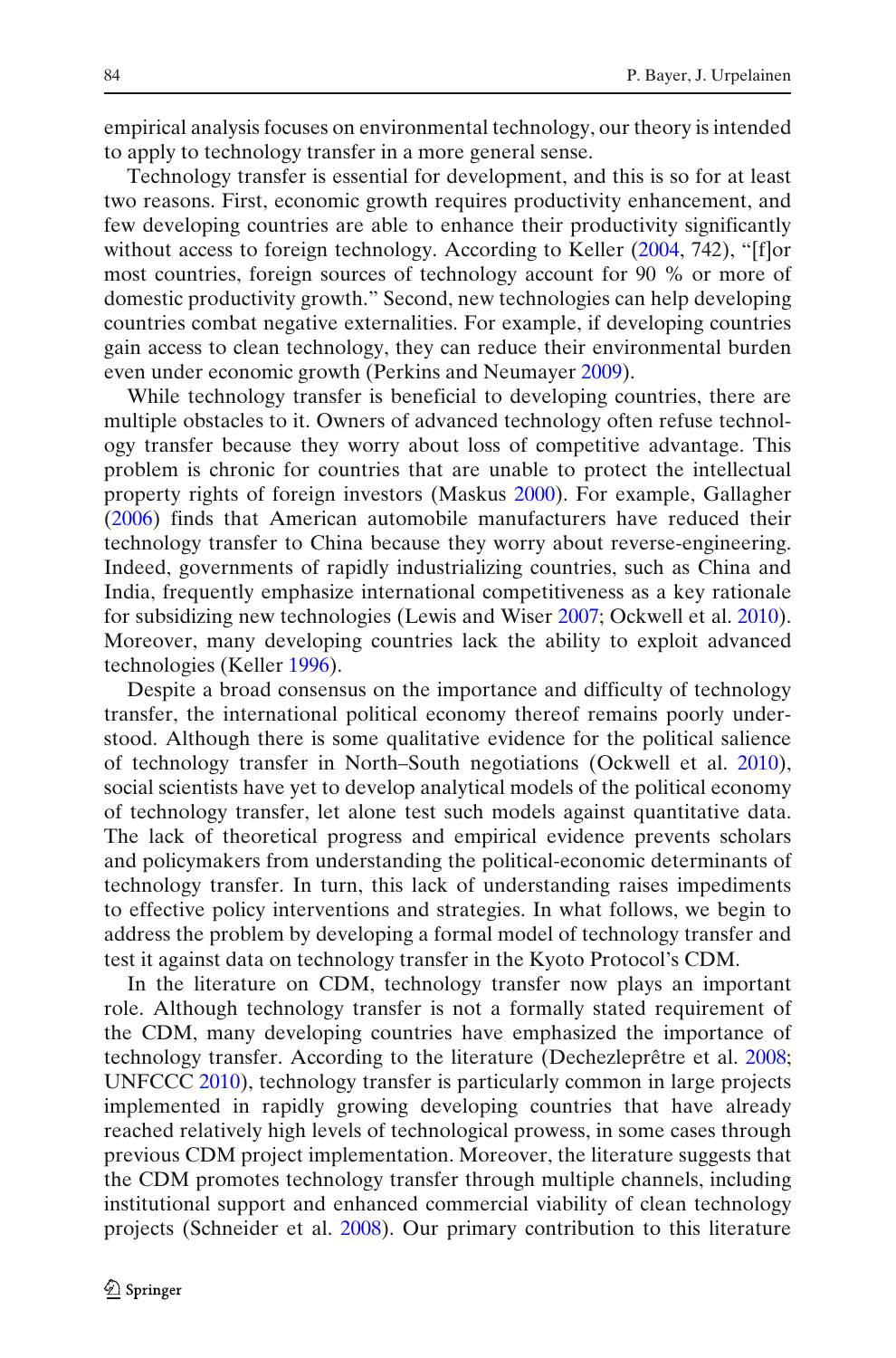is a theoretical and empirical analysis of interactive effects between the technology's commercial value and the recipient country's absorptive capacity: we show that countries with high absorptive capacity receive advanced, commercially important renewable energy technologies less often than countries with low absorptive capacity. However, there is no such effect for non-renewable energy technologies. While this interactive effect has not been recognized in previous research, our theoretical and empirical analysis below shows that it is fundamental to understanding North–South transfers of clean technology under the CDM.

# **3 A Theory of Clean Technology Transfer**

The purpose of our theory is to explain variation in technology transfer from technologically advanced to less advanced countries. The unit of analysis is a *project*. We define a project as a profitable investment opportunity.

We assume the project's value depends partly on technology transfer. If the project is implemented with advanced technology, not available in the host country, the project's profitability increases. This profitability may reflect both commercial value, such as a decreased implementation cost, and the enhanced supply of global public goods, which an international institution may implicitly reward.

In our theory, we consider the incentives of two players: a *project developer* and a *technology inventor*. The project developer is a firm in the host country. The technology inventor is a foreign firm that owns an advanced technology. We investigate the determinants of whether the project developer can cooperate with the technology inventor to gain access to advanced technology.

Even though technology transfer is potentially profitable, it may fail. The technology inventor worries that if it transfers advanced technology, the project developer uses the advanced technology to enhance its competitiveness outside the specific project. For example, a Chinese wind turbine manufacturer could illegally reverse-engineer a German blade design, without compensating the German technology inventor. This would reduce the German technology inventor's competitiveness in global markets.

# 3.1 Model

Our theory does not focus on the upstream decision to implement projects, so we begin with the premise that the project is already under consideration. This assumption is based on the idea that, for most projects, technology transfer is not a "make or break" decision. Instead, it is a decision that determines the size of the rents from the project. Therefore, the inventor must now decide whether to transfer an advanced technology to increase the profitability of the project. Let  $T \in \{0, 1\}$  denote the transfer decision. The game tree is provided in Fig. [1.](#page-5-0)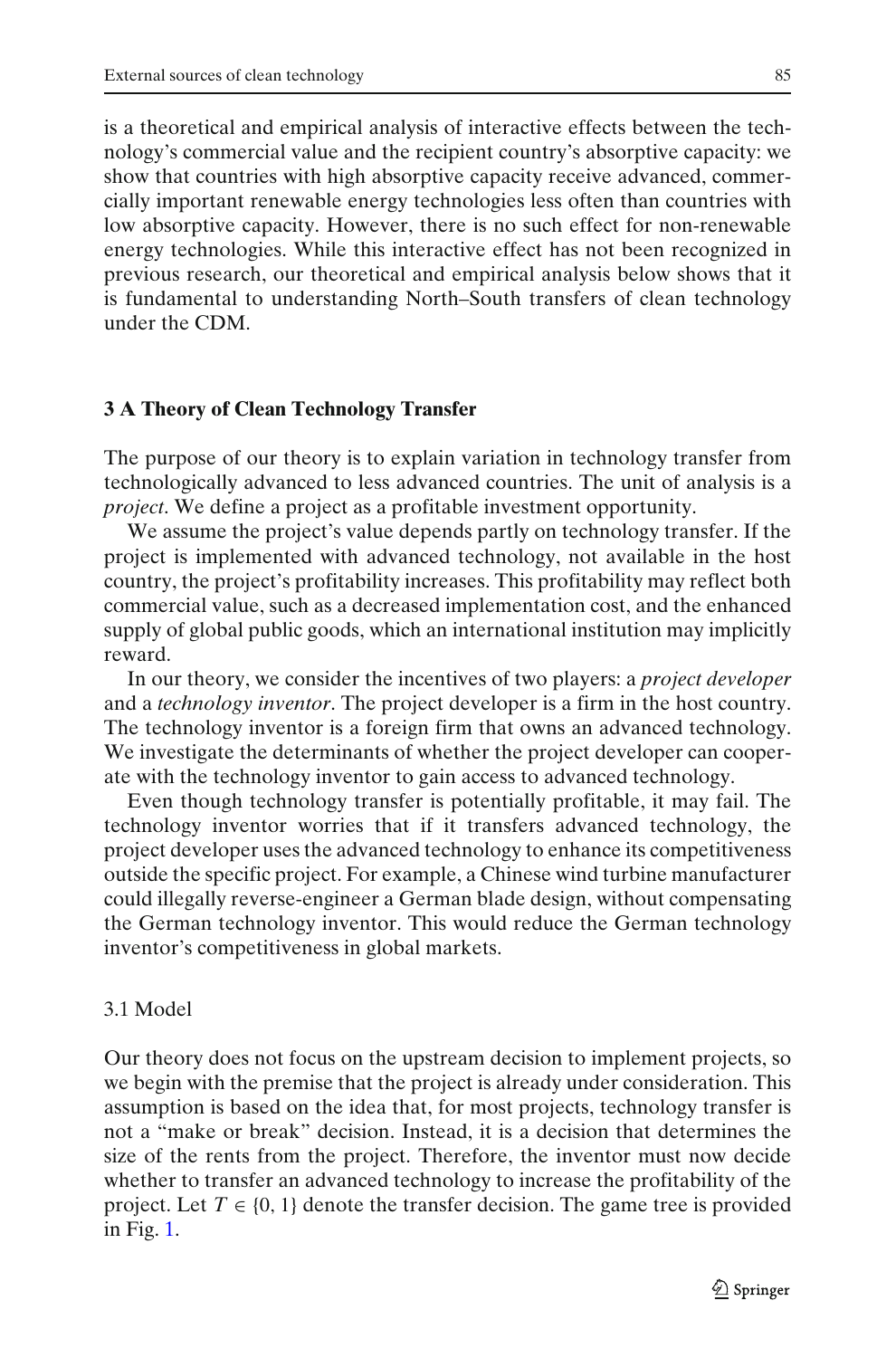<span id="page-5-0"></span>

Without loss of generality, the project's value is normalized to zero without technology transfer. If technology transfer occurs, the project generates one unit of profits. These profits are divided between the inventor and developer. We allow any division of profits between the two players, and we assume this division of profits can be determined *ex ante*. In practice, the division of profits would be implemented through a contract on the technology license. As in the game tree above, let  $x \in [0, 1]$  denote the inventor's share of the profits, and note that  $1 - x$  is thus the project developer's share of the profits.

If technology transfer occurs, the project developer must decide whether to use the advanced technology outside the project. We refer to such usage as "reverse-engineering," formally  $R \in \{0, 1\}$ . Such usage is assumed to be costly to the inventor. The project developer must pay a cost  $C > 0$  to reverseengineer the technology. This cost reflects factors such as hiring engineers and designers to learn how to build the advanced foreign technology, as well as the cost of avoiding being caught by the foreign inventor. We assume that the project developer itself implements the reverse-engineering only for concreteness: our strategic model holds even if the reverse-engineering is done by a third party, such as a local competitor.<sup>1</sup>

The project developer's cost of reverse-engineering, *C*, depends on a variety of factors, including intellectual property rights. In countries with stringent patent laws, reverse-engineering results in legal sanctions, such as fines. Thus, while our theory focuses on absorptive capacity and commercial value, it seems intuitive that reverse-engineering would be less common in countries that impose demanding standards on intellectual property rights.

The value of reverse-engineering the technology is  $AV$ , where  $A > 0$ measures the project developer's absorptive capacity and  $V > 0$  measures the commercial value of the advanced technology in global markets. Importantly, the relationship between the two is assumed to be multiplicative. As the technology's value *V* increases, the importance of absorptive capacity also

<sup>1</sup>Formally, this can be seen by simply relabeling the "project developer" as a "third party" and reiterating the equilibrium analysis. Equilibrium behavior remains unchanged.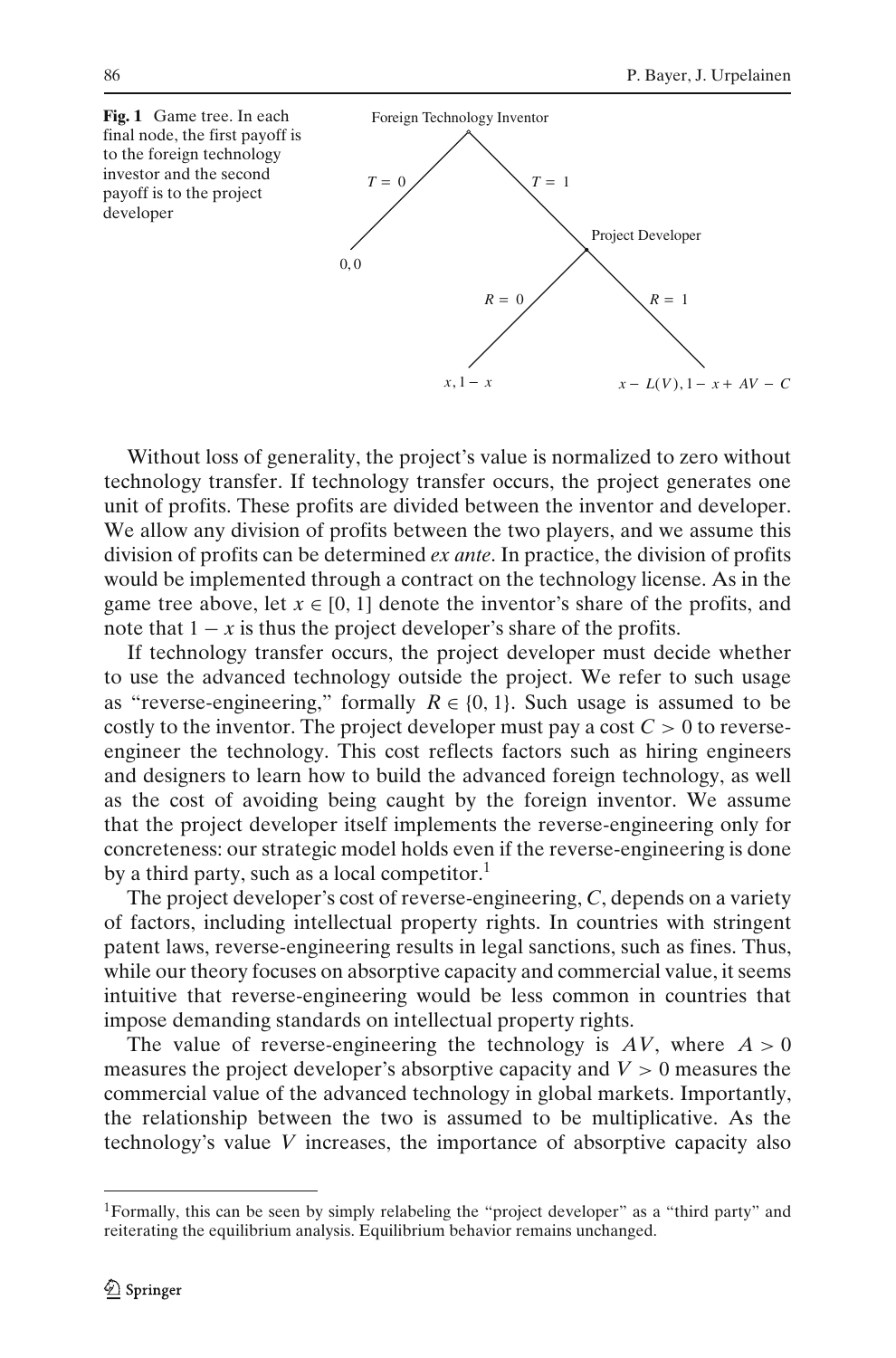increases. This is intuitive: absorptive capacity is not valuable unless the technology in focus holds considerable commercial promise.

Absorptive capacity is a complex phenomenon. According to Kelle[r](#page-27-0) [\(1996,](#page-27-0) 200), the absorptive capacity of a country or a company can be generally defined as the availability of skills to "implement technologies invented abroad ... [which] requires that more skills must be built up by domestic workers and managers." In our model, absorptive capacity is defined in terms of the project developer's skills and knowledge. This absorptive capacity is positively associated with the project developer's size, availability of capital and skilled labor in the host country economy, and the management's technological competence. If the project developer has achieved a level of technological sophistication that allows it to reverse-engineer the advanced foreign technology, and then use the reverse-engineering to enhance its own productivity, then *A* acquires a high value.

The cost of reverse-engineering to the inventor is  $L(V) > 0$ , where L is some strictly increasing function of *V*. This intuitive assumption states that as the technology's value *V* increases, the inventor's cost of losing it to a competitor also increases.

#### 3.2 Equilibrium

The game has a sequential structure, so the appropriate solution concept is the subgame-perfect Nash equilibrium (SPNE). Our simple game can be solved via backward induction. First, we examine whether the project developer has an incentive to reverse-engineer an available technology. Second, given the project developer's equilibrium strategy, we examine whether the technology inventor is willing to transfer.

In equilibrium, the project developer reverse-engineers an available technology whenever  $AV > C$ : the expected benefits, which are given by the product of absorptive capacity and the value of the technology, must exceed the cost of reverse-engineering the technology.

Next, we characterize the inventor's best response in the strategically prior decision to transfer technology. First, suppose  $AV \leq C$  so that the project developer would not reverse-engineer. In this case, the inventor clearly transfers because the technology is not threatened. Second, suppose  $AV > C$  so that the project developer would reverse-engineer. Recall that profits can be divided between the inventor and the developer:  $x \in [0, 1]$ . In the formal model, the technology inventor transfers the technology if and only if  $L(V) < 1$ . In this case, a distribution of profits  $(x^*, 1 - x^*)$  exists such that the technology inventor is willing to transfer, even though the technology is ultimately reverseengineered.

#### 3.3 Testable Hypotheses

The model generates hypotheses on the project developer's absorptive capacity, the advanced technology's value, and their interactive effect. This section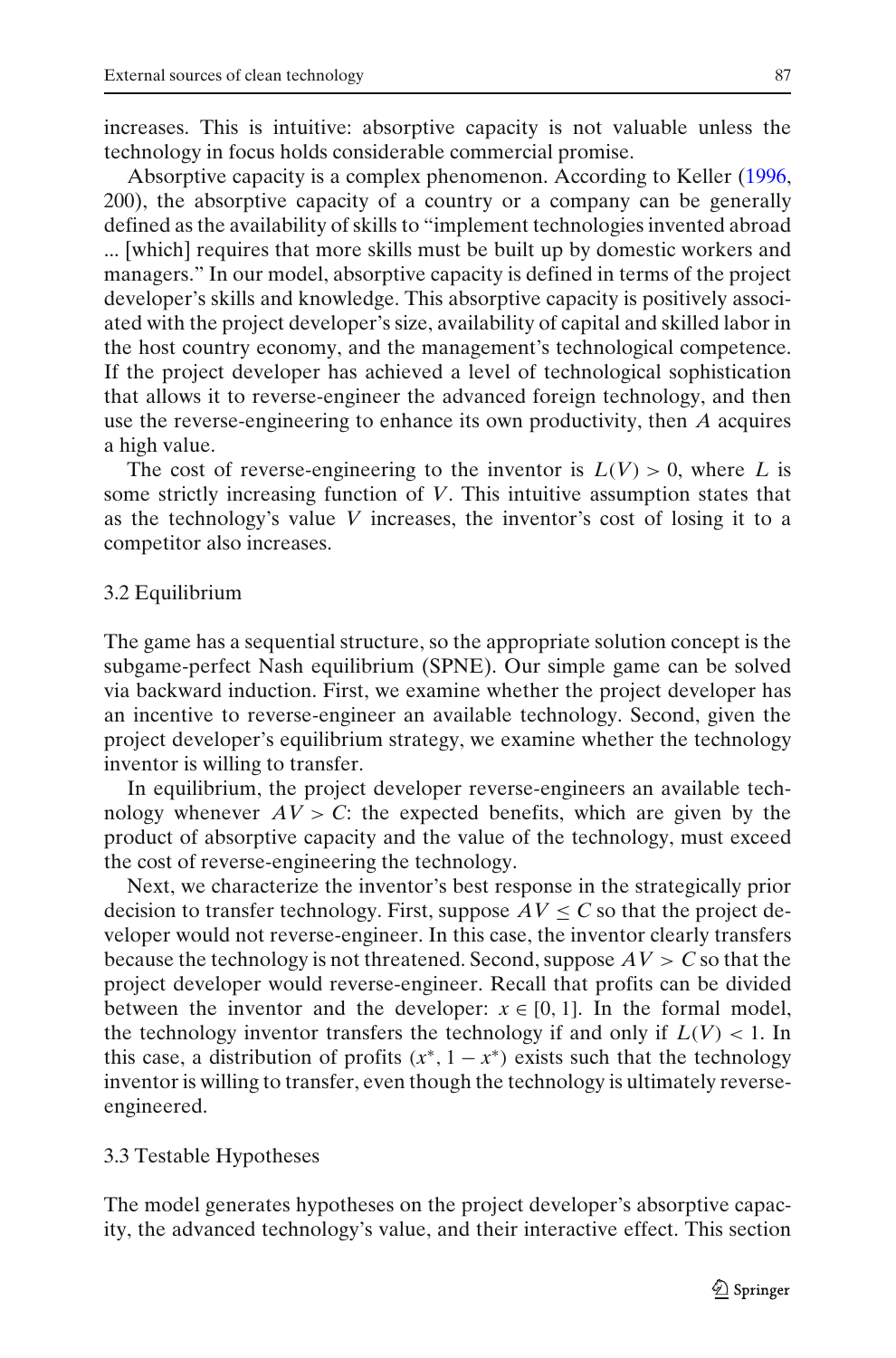summarizes these hypotheses. To foreshadow, we find that technology transfer is particularly difficult to countries with high absorptive capacity in the case of advanced and commercially valuable technologies.

First, consider the effect of absorptive capacity. All else constant, we find that increased absorptive capacity *undermines* technology transfer.

**Hypothesis 1** (Absorptive Capacity) *As the project developer's absorptive capacity A increases, the likelihood of technology transfer decreases.*

As soon as absorptive capacity reaches the critical threshold of  $A = \frac{C}{V}$ , the project developer begins to reverse-engineer the technology. Therefore, the inventor's incentive to transfer the technology decreases.<sup>2</sup>

In practice, changes in absorptive capacity may be followed by other changes, such as new rules for intellectual property rights. Indeed, a host country could attempt to enhance intellectual property rights, so as to continue technology transfer despite enhanced absorptive capacity. In the empirical analysis, we need to account for this.<sup>3</sup>

Second, consider the technology's value. As the technology's commercial value increases, it is intuitive that the technology inventor would become less willing to transfer.

**Hypothesis 2** (Value of Technology) *As the advanced technology's value V increases, the likelihood of technology transfer decreases.*

Valuable technologies are not easy to transfer, and this is so for two reasons. First, valuable technologies encourage the project developer to reverseengineer. Second, the loss from losing the monopoly of a valuable technology is particularly large.

Finally, and most importantly, consider the interactive effect. We find that the negative effects of absorptive capacity and technology value reinforce each other.

**Hypothesis 3** (Interactive Effect) The negative effect of increasing the ad*vanced technology's value V on the likelihood of technology transfer grows in size as the project developer's absorptive capacity A increases.*

This hypothesis is key to testing our model. By noting that technology transfer is the least likely when the recipient country has high absorptive

<sup>&</sup>lt;sup>2</sup>Empirically, absorptive capacity could also reduce technology transfer simply because there is less need for advanced technology. The empirical analysis accounts for this.

<sup>&</sup>lt;sup>3</sup>It is important not to overestimate the importance of this concern. All members of the World Trade Organization have committed to implementing the Agreement on Trade Related Intellectual Property Rights, which increases the homogeneity of intellectual property rights across member states, regardless of their absorptive capacity.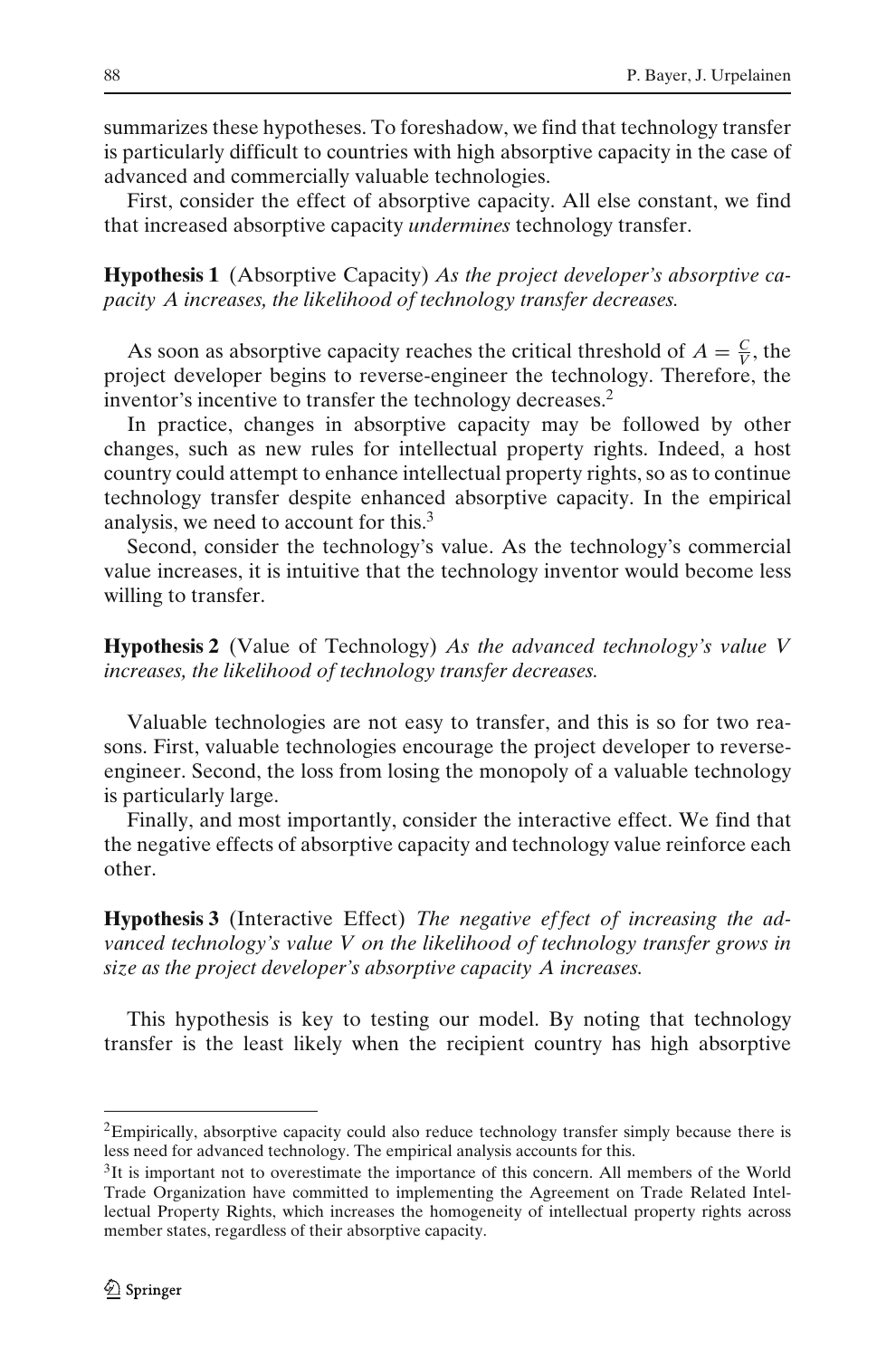capacity and the technology at hand has considerable commercial value, we can examine the explanatory power of our model.

#### **4 Research Design**

To test the theory, we need data on projects implemented in a large number of potential recipient countries. Moreover, these projects need to hold potential for technology transfer. If we can find a dataset of such projects, we can examine whether host country characteristics and technology type have the hypothesized interactive effects on technology transfer.

We use data on technology transfer in 4,894 CDM projects implemented in the years  $2004-2010$ .<sup>4</sup> Designed to reduce the cost of abating carbon dioxide emissions, the CDM allows project developers to implement projects in developing countries and earn carbon credits for them.5 During project implementation, project developers can acquire advanced environmental technologies from their partners in industrialized countries. This practice of technology transfer can reduce the cost of emissions reductions. However, partners from industrialized countries may not transfer technologies if they worry about reverse-engineering and other learning effects that have adverse consequences for their competitiveness.

Two features of the CDM allow us to test our interactive hypothesis. First, there are different types of CDM projects. Some are based on renewable energy, an industry that is expected to boom in the future. Others, such as afforestation or agricultural methane emissions, require technologies with much less commercial potential in the future. This difference allows us to examine the importance of technological value, formally *V*. Second, CDM projects have been implemented in dozens of different countries. Some countries hold large amounts of wealth, and this wealth provides them with the capacity to develop globally competitive industries based on technology transfer. Variation in host country characteristics allows us to identify absorptive capacity, formally *A*.

While the CDM is not perfectly representative of the much broader canvas of clean technology transfer, it is noteworthy that CDM projects do cover a wide variety of common clean technologies. In the Online Appendix, we provide an inclusive list of CDM project types, and provide descriptive statistics for projects under them. This list shows that the CDM has resulted in the implementation of a wide variety of climate mitigation projects, and that technology transfer has also occurred across the board. Thus, much can be learned from analyzing CDM projects.

There are two further barriers to credible inference that require attention. First, CDM projects are not a random sample of possible projects.

<sup>4</sup>See [http://cdm.unfccc.int/about/CDM\\_TT/index.html.](http://cdm.unfccc.int/about/CDM_TT/index.html) Accessed on March 2, 2012.

<sup>5</sup>See the Online Appendix at this journal's webpage for a more detailed description of the CDM.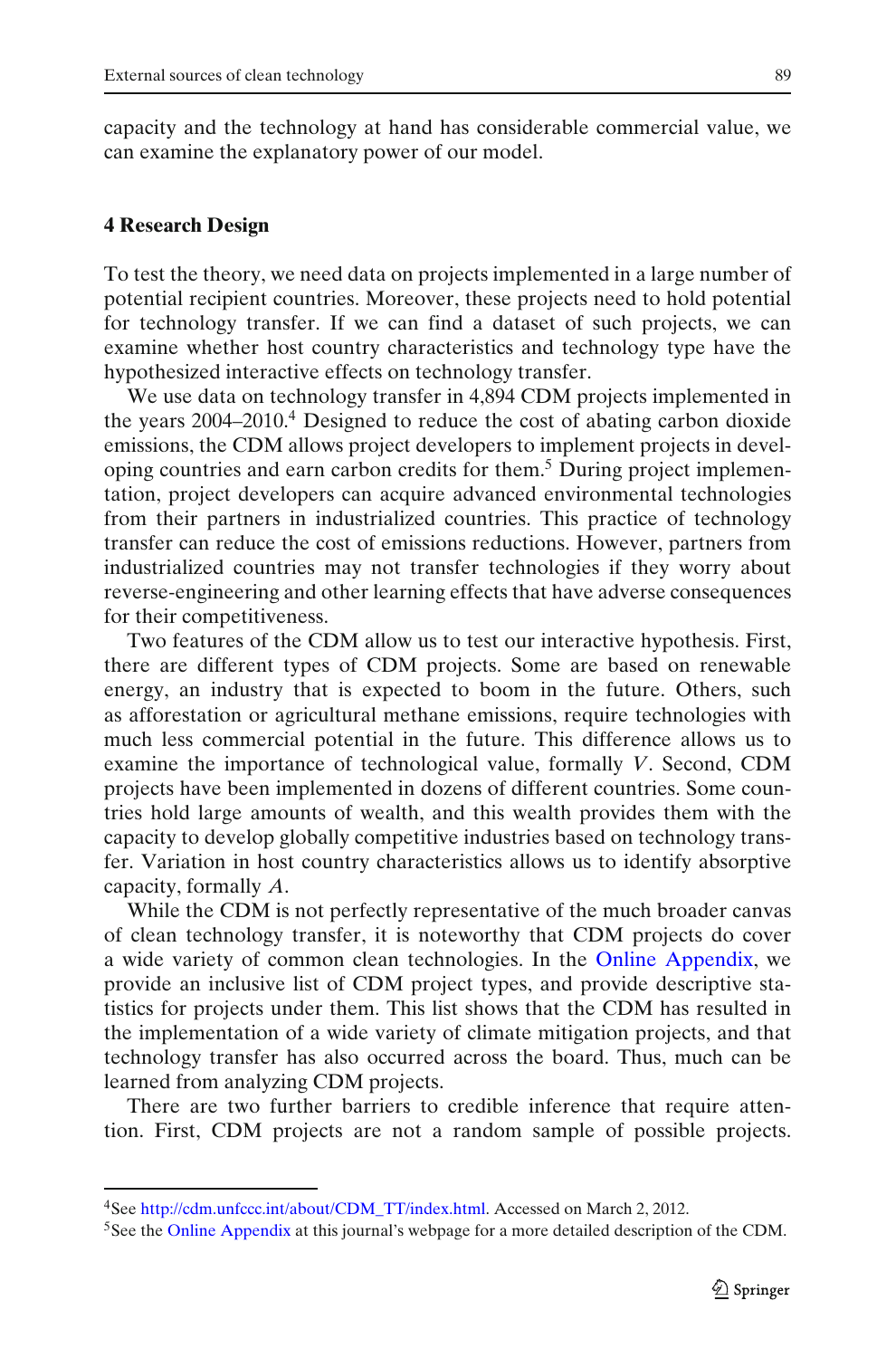This selection issue, which is common in the study of environmental politics (Ringquist and Kostadinov[a](#page-28-0) [2005](#page-28-0)), can be addressed by controlling for how attractive each host country is for CDM projects. Countries that implement many CDM projects could systematically differ from other countries, and a control for propensity to implement CDM projects allows us to correct for this bias. Second, endogeneity may be an issue, as previous research shows that technology transfer allows learning (UNFCC[C](#page-28-0) [2010\)](#page-28-0). Controlling for previous CDM projects also helps here, as it corrects for possible bias from a history of project implementation that would allow learning. Of course, the inclusion of time trends and country fixed effects also helps with regard to selection and endogeneity.

# 4.1 Dependent Variable

Our dependent variable is a binary indicator for technology transfer. For a project that features technology transfer, it equals 1. For all other projects, it equals 0. In the dataset, the number of projects that feature technology transfer is 1,458, or 30 % of all 4,894 projects.

The data on technology transfer are based on project design documents and were collected by the CDM team of the UNFCCC. The CDM team reviewed the project documents of all available CDM projects for evidence concerning the transfer of technological knowledge and/or equipment (UNFCC[C](#page-28-0) [2010\)](#page-28-0). If such evidence was found, the project was coded as featuring technology transfer. If no evidence was found, the project was coded as not featuring technology transfer. This is a conservative coding rule because it is possible that some projects feature technology transfer without mentioning it in the project documents. In the Online Appendix, we also examine alternative coding rules.

To illustrate the coding, consider the following examples. In October and December 2006, respectively, two biomass energy projects were registered for implementation in Hebei, a Chinese province. One of the projects, titled "Jinzhou 24MW Straw-Fired Power Project," explicitly states in the project design document that it does not feature any technology transfer.<sup>6</sup> The other, titled "Hebei ChengAn Biomass Cogeneration Project," imported clean technology from the Danish BWE Company:7

"The technology employed by the proposed project is from Denmark BWE, where the key components of the boiler fired with local straw

<sup>6</sup>See [http://cdm.unfccc.int/UserManagement/FileStorage/5GNJ1LAV6C1G3Y01QJJ5XS4CZ](http://cdm.unfccc.int/UserManagement/FileStorage/5GNJ1LAV6C1G3Y01QJJ5XS4CZ4GVDO) [4GVDO](http://cdm.unfccc.int/UserManagement/FileStorage/5GNJ1LAV6C1G3Y01QJJ5XS4CZ4GVDO) for the project design document. Accessed on March 12, 2012.

<sup>7</sup>See [http://cdm.unfccc.int/UserManagement/FileStorage/JO5PY7U6ZW49C2BX3K8RMTADQ](http://cdm.unfccc.int/UserManagement/FileStorage/JO5PY7U6ZW49C2BX3K8RMTADQ1HLEN) [1HLEN](http://cdm.unfccc.int/UserManagement/FileStorage/JO5PY7U6ZW49C2BX3K8RMTADQ1HLEN) for the project design document. Accessed on March 12, 2012.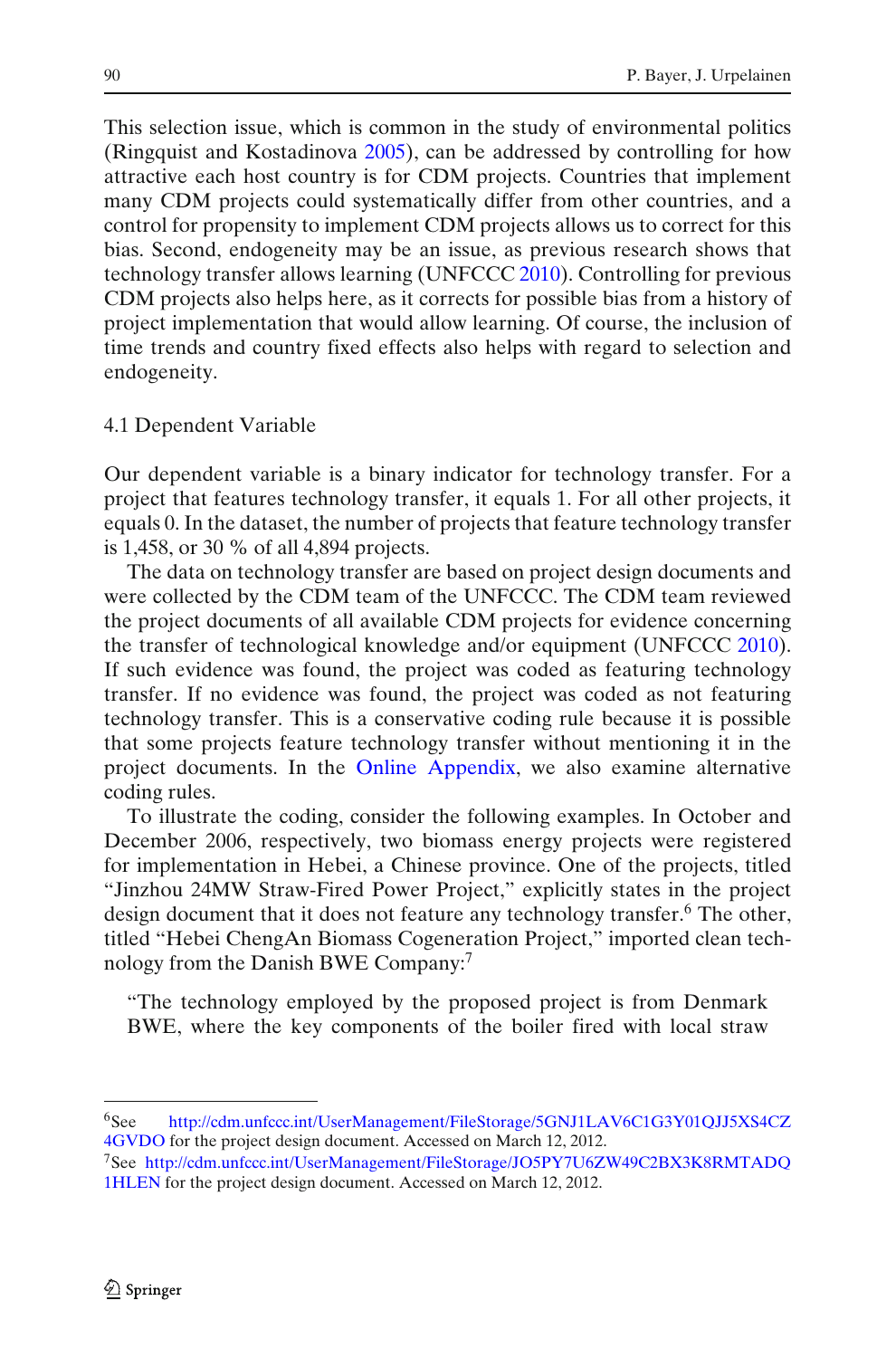(130th in capacity) in the proposed project are imported. A technology transfer activity therefore will be involved through the implementation of the proposed project."

More examples of the coding can be found in the Online Appendix.

#### 4.2 Independent Variables

To explain technology transfer in CDM projects, we rely on two main independent variables and their interaction term. Project type is used to capture the value of the technology transferred, while the recipient's GDP represents absorptive capacity. Though these proxies are somewhat crude, they capture our essential theoretical concepts. Moreover, an extensive robustness analysis allows us to reject plausible alternative explanations for our findings.

First, we record the project's type. This variable is binary, and it distinguishes between renewable energy and other project types. Renewable energy is one of the most rapidly growing global industries, so transfers of renewable energy technology hold high commercial value, *V*. In the main analysis, we apply a broad definition of renewable energy. Consistent with the definition of the Intergovernmental Panel on Climate Change (IPCC), we define technology transfer as a "broad set of processes covering the flows of know-how, experience and equipment for mitigating and adapting to climate change amongst different stakeholders, such as governments, private sector entities, financial institutions, non-governmental organizations (NGOs) and research/ education institutions" (UNFCC[C](#page-28-0) [2010](#page-28-0), 13).

Although most of these technologies are being rapidly developed, hydroelectricity presents some complications. While most of the extant hydroelectricity installations do not require any advanced technologies, new installations can also rely on new technologies to reduce environmental burden, generate electricity in locations that were previously uneconomical, and so forth. In the Online Appendix, we thus also report analyses that exclude all hydroelectricity installations. Similarly, we report results from an analysis without energy efficiency technologies, a non-renewable project type with some commercial promise.

The global market for renewable technologies has been rapidly growing for the last decade or so (REN2[1](#page-28-0) [2011](#page-28-0)). Between the years 2000 and 2010, global wind power capacity increased from 17.4 gigawatts to 198 gigawatts, more than a 10-fold increase. At the same time, global solar photovoltaics capacity increased from 1.4 gigawatts to 40 gigawatts, almost a 30-fold increase, while the production of ethanol and biodiesel increased from less than 18 billion to approximately 105 billion liters. Many other renewable energy technologies, ranging from small hydroelectricity installations to geothermal power, also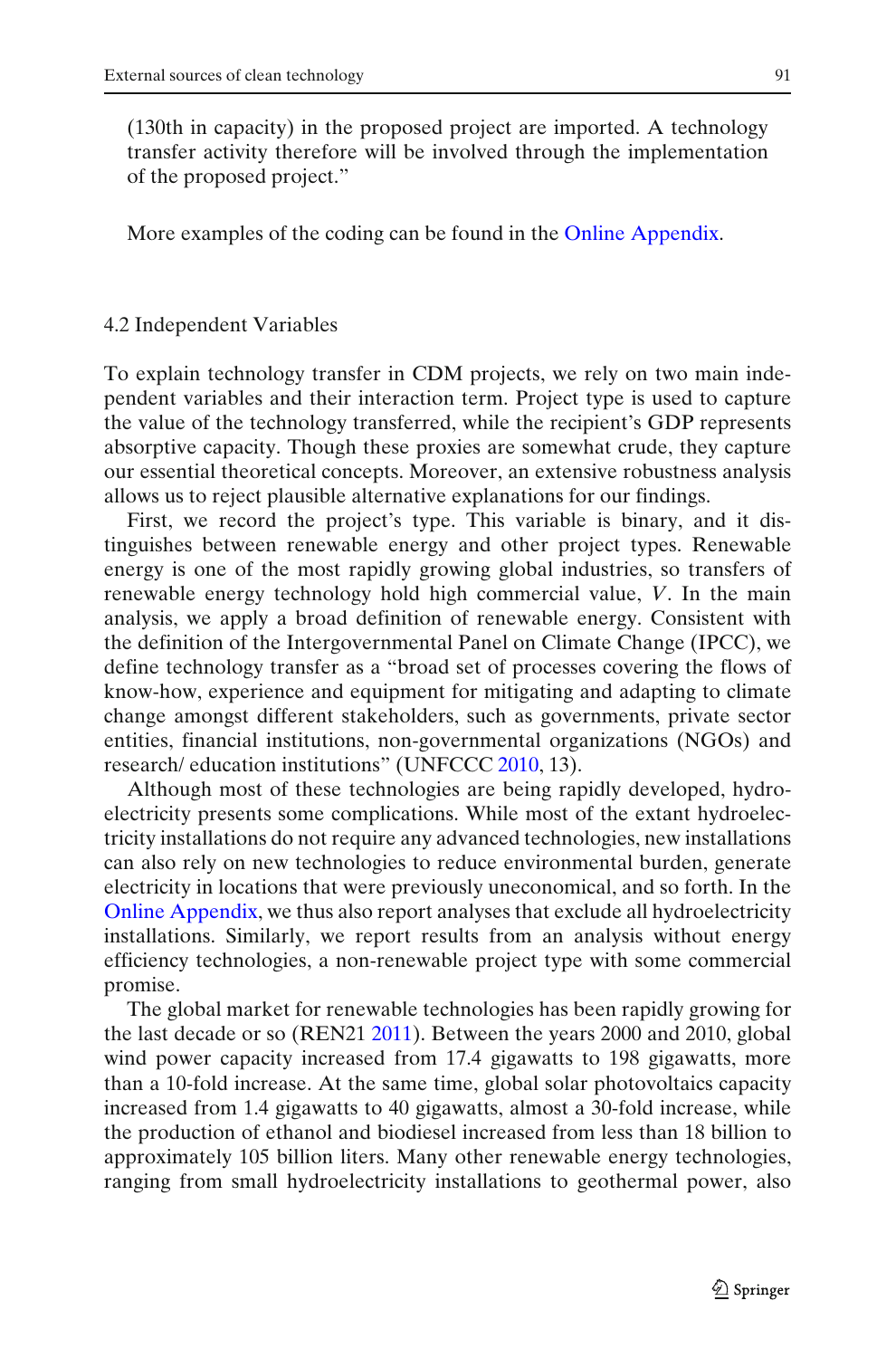expanded.<sup>8</sup> Overall, total investment in renewable energy reached USD 211 billion in 2010.

First and foremost, the fast expansion of capacity has been driven by stupendous decreases in the cost of renewable electricity generation. In addition to the rapid growth of renewable electricity markets, these technologies are valuable because they can be used in a wide variety of contexts. For example, wind power relies on certain basic technologies, such as turbine blades.<sup>9</sup> Each such technology can be sold to booming global markets, so losing the technology to a competitor would be costly to the extreme. In contrast, other key technologies transferred under the CDM are more specific. Most major energy conservation projects are intended for a specific industrial installation, and the technologies used there may not travel well to other contexts. Cement projects focus on a specific industry, and the technologies used in them cannot be used in other industries. Agricultural methane avoidance projects, which play an important role in the CDM, also do not depend on technologies that can be commercialized for a wider range of uses. In light of these observations, it is appropriate to assume that the technology's commercial value, *V*, is on average much higher for renewables than for other technologies.

The rapid growth of renewable energy makes it an important "strategic good" (Goenne[r](#page-27-0) [2010](#page-27-0)). As societies seek sustainable and reliable alternatives to conventional fossil fuels, renewable energy is at the forefront. Energy is a basic requirement for all economic activity, and energy prices have recently been high due to rapidly growing demand. The centrality of energy to economic activity and security means that the renewable energy markets will probably continue to grow rapidly in the long run, further bolstering the argument that the commercial value, *V*, is higher for renewables than for other technologies.

To illustrate the importance of distinguishing between renewable energy and other projects in the empirical analysis, consider Fig. [2.](#page-12-0) It shows that, overall, technology transfer is much less common in renewable than other projects. In many ways, this is surprising: if the profitability of renewable energy is critically dependent on advanced technologies, why is technology transfer so rare, overall? Our theory can explain this puzzling pattern: foreign technology is often not transferred due to concerns about competitiveness, and these are more pronounced for renewable than for non-renewable technologies.

Second, we use the recipient country's logarithmized GDP (USD, 2000 constant prices) as an indicator for absorptive capacity. Large and wealthy countries can better absorb advanced foreign technologies. This measure

<sup>8</sup>Unfortunately, we do not have the 2000 and 2010 numbers for all major sectors of renewable electricity generation. Concentrating solar thermal power increased from 355 to 1,095 megawatts between 2007 and 2010. Growth was slower for geothermal power and hydropower. Since hydropower is a major CDM sector, we also estimated our model without hydropower projects.

<sup>&</sup>lt;sup>9</sup>While hydroelectricity (1,362 projects) and wind projects (921 projects) account for more than 75 % of all renewable projects, biomass projects (636 projects) also make up a considerable part of total renewable CDM projects.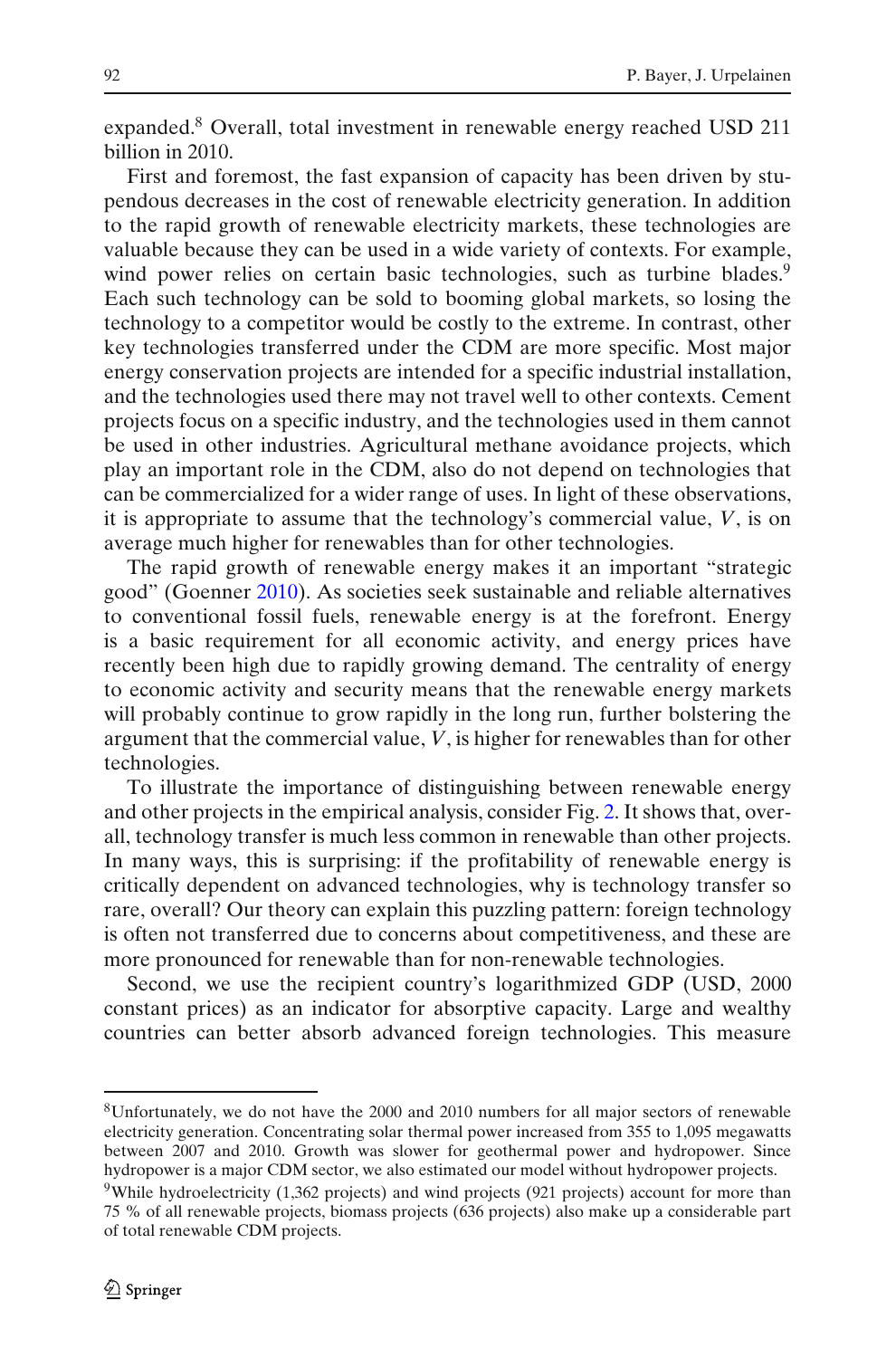<span id="page-12-0"></span>



can be decomposed into two constituent elements. First, it clearly captures a recipient country's per capita wealth. Since productivity is the primary determinant of per capita wealth, this is a simple measure for technological prowess. Second, it captures a recipient country's size. If sufficiently small, even technologically advanced countries often do not present a commercial threat to innovators from industrialized countries. In the developing world, few small countries are able to maintain advanced technology industries on a sufficient scale to conquer global markets. $10$ 

The data on wind energy technology certainly support these propositions. In early 2010, the Danish company Vestas remained the world's largest wind turbine manufacturer, followed by the American company General Electric. However, the largest gains in recent years have been made by companies from developing countries. World's fourth largest manufacturer was the Indian company Suzlon Energy, while the Chinese companies Goldwind, Sinovel, Dongfang, and Ming Yang Power held the sixth, seventh, and eighth positions, respectively.<sup>11</sup>

While GDP is a country covariate, it is appropriate for testing our theory about the effects of absorptive capacity. A country with a large GDP has many companies that could potentially reverse-engineer new technologies and reach a sufficient scale to become an international competitor to the sender of the

<sup>&</sup>lt;sup>10</sup>Indeed, separating between the effects of GDP per capita and population, the composite terms of GDP, does not seem warranted here. GDP per capita should only have a positive effect if population is large, and vice versa.

<sup>&</sup>lt;sup>11</sup>See "List of Top Wind Power/Turbine Companies/ Stocks—Chinese Rising" at [http://www.](http://www.greenworldinvestor.com/2011/03/10) [greenworldinvestor.com/2011/03/10.](http://www.greenworldinvestor.com/2011/03/10) Accessed on March 12, 2012.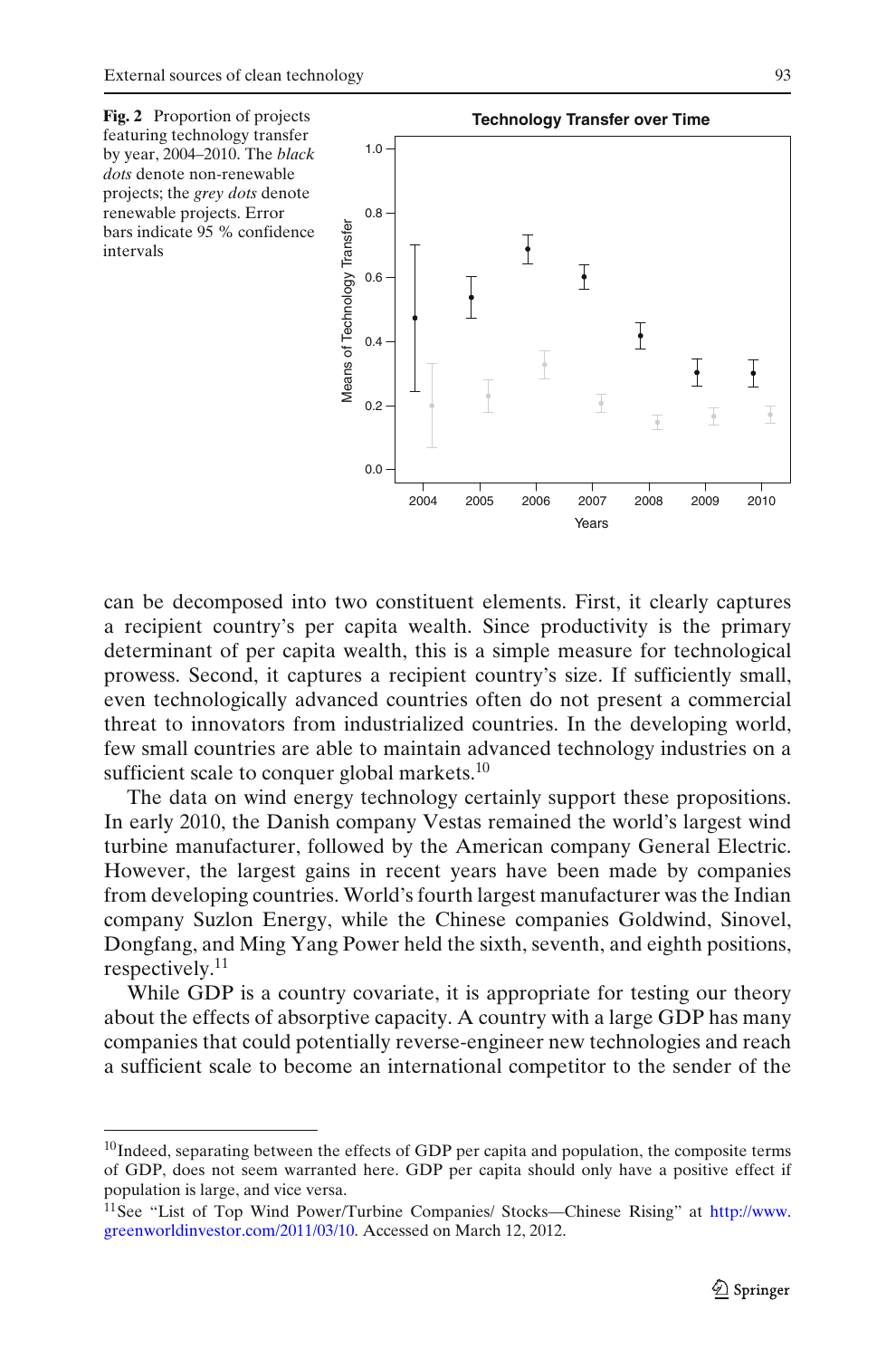technology. The *set* of companies with the capacity to reverse-engineer should be positively associated with GDP, so we expect renewable energy projects to feature considerably less technology transfer to economically large than to economically small countries. Technically, the coefficient for the interaction term between the renewable project type and logarithmized GDP should be negative.

To illustrate this hypothesis, it is perhaps useful to consider how Chinese and Indian wind turbine manufacturers have improved their technological capabilities. Lewi[s](#page-27-0) [\(2007,](#page-27-0) 226) notes that

"[T]he acquisition of technology from overseas companies is one of the easiest ways for a new wind company to quickly obtain advanced technology and begin manufacturing turbines; however, there is a disincentive for leading wind turbine manufacturers to license proprietary information to companies that could become competitors. This is particularly true for technology transferred from developed to developing countries, where a similar technology potentially could be manufactured in a developing country with less expensive labor and materials, resulting in an identical but cheaper turbine."

Building on this logic, she shows that both the Indian company Suzlon and the Chinese company Goldwind were unable to license the most advanced and reliable technologies from the leading manufacturers, such as the Danish company Vestas. Instead, Suzlon and Goldwind had to rely on smaller Western manufacturers whose technologies had yet to accumulate as much actual user experience.

Given that GDP is directly related to the size of a developing country's population, in the Online Appendix we also examine models that interact renewable project type with population. Given our focus on absorptive capacity, our theory predicts that GDP should be a much better prediction of technology transfer than population. Empirically, we indeed find that GDP is a more accurate predictor of technology transfer than population. This suggests that our focus on absorptive capacity is warranted.

Another potential problem with the GDP variable is that it may capture the lack of need for foreign technology. To account for this, the Online Appendix presents models that interact renewable project type with the country's renewable energy patent count and electricity generation capacity. In both cases, GDP continues to be an accurate predictor. This suggests that access to domestic technology cannot explain the effects we find, so that we can rule out an important alternative explanation.

While we prefer GDP as a more comprehensive measure of absorptive capacity, it is true that GDP also captures other dimensions of economic development (Hendri[x](#page-27-0) [2010\)](#page-27-0). In an extensive robustness analysis, we consider and reject various alternative explanations, but we acknowledge that our empirical analysis cannot exactly identify the causal mechanism through which GDP modifies the differences in technology transfer between renewable and non-renewable projects. As an alternative to GDP, we also estimated our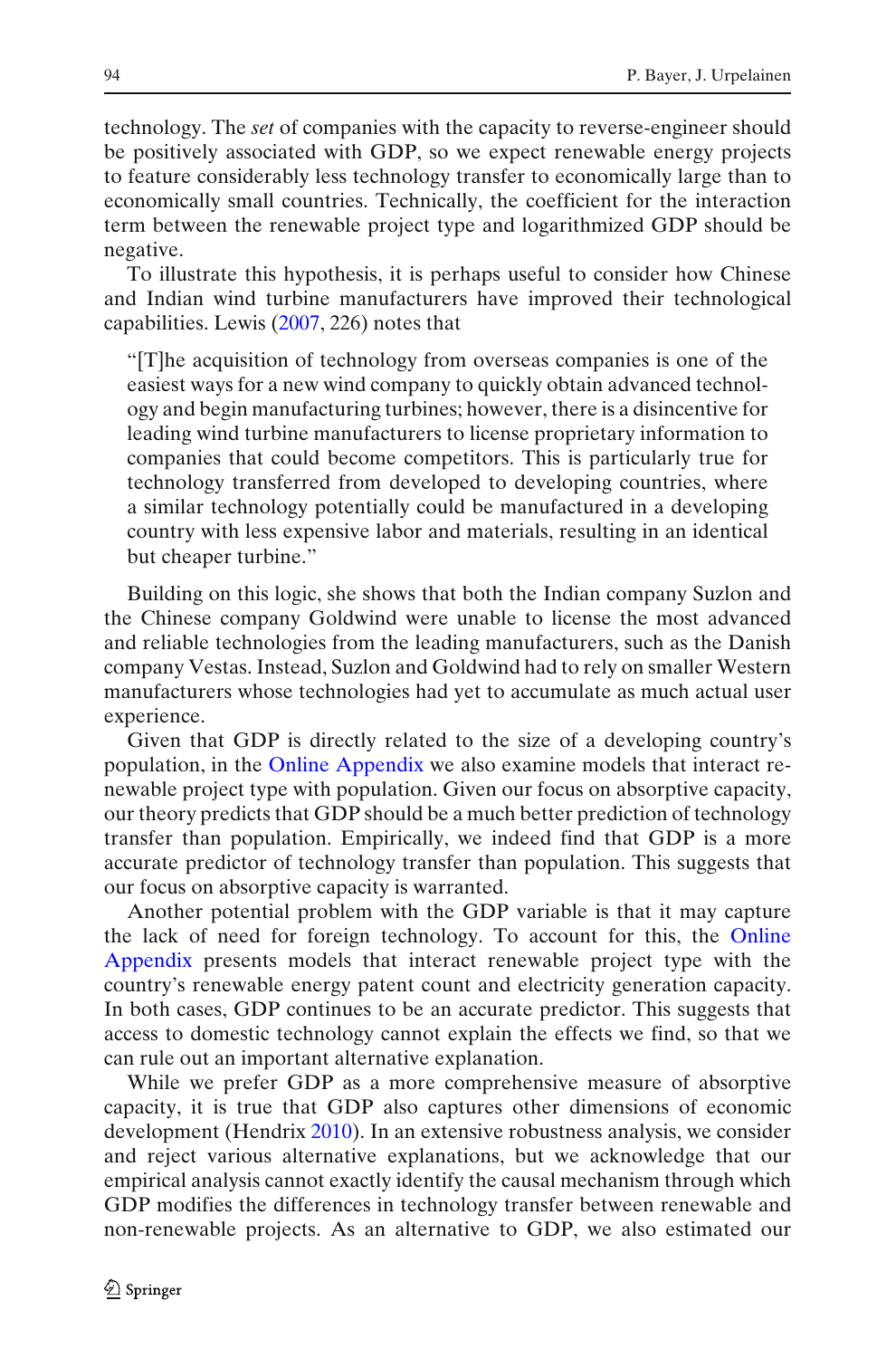| #              | Country         | # Projects | Renewable projects |               | Other projects |               |
|----------------|-----------------|------------|--------------------|---------------|----------------|---------------|
|                |                 |            | $#$ projects       | Tech transfer | # projects     | Tech transfer |
| $\mathbf{1}$   | China           | 2,682      | 1,888              | 0.101         | 794            | 0.418         |
| 2              | India           | 1,905      | 1,209              | 0.087         | 696            | 0.193         |
| 3              | Brazil          | 478        | 276                | 0.099         | 202            | 0.435         |
| $\overline{4}$ | Mexico          | 245        | 39                 | 0.652         | 206            | 0.859         |
| 5              | Malaysia        | 181        | 54                 | 0.657         | 127            | 0.563         |
| 6              | Vietnam         | 149        | 113                | 0.821         | 36             | 0.363         |
| 7              | Thailand        | 141        | 34                 | 0.896         | 107            | 0.767         |
| 8              | Indonesia       | 139        | 42                 | 0.533         | 97             | 0.614         |
| 9              | Korea, Republic | 99         | 61                 | 0.571         | 38             | 0.347         |
| 10             | Philippines     | 95         | 25                 | 0.647         | 70             | 0.442         |
| 11             | Chile           | 88         | 49                 | 0.513         | 39             | 0.531         |
| 12             | Colombia        | 72         | 24                 | 0.125         | 48             | 0.461         |
| 13             | Peru            | 43         | 13                 | 0.347         | 30             | 0.750         |
| 14             | Argentina       | 43         | 13                 | 0.666         | 30             | 0.680         |
| 15             | Israel          | 42         | 8                  | 1.000         | 34             | 0.772         |
| 16             | South Africa    | 41         | 7                  | 0.600         | 34             | 0.760         |
| 17             | Honduras        | 35         | 24                 | 0.588         | 11             | 0.909         |
| 18             | Sri Lanka       | 33         | 24                 | 0.588         | $\overline{4}$ | 0.666         |
| 19             | Pakistan        | 28         | 5                  | 0.750         | 23             | 0.714         |
| 20             | Ecuador         | 27         | 18                 | 0.500         | 9              | 0.625         |

**Table 1** Top 20 CDM host countries, 2004–2010

The first column shows the total number of CDM projects, while columns two and four show the number of renewable and other CDM projects. The third and the fifth column report the shares of technology transfer in a given country for renewable and other projects separately

models using total counts for international patents approved under the 1976 Patent Cooperation Treaty. By verifying that the main results hold for total patent counts as well, we can alleviate this concern.<sup>12</sup>

For illustration, consider Table 1. It provides a list of the 20 leading recipients. For each recipient, we computed the proportions of renewable energy projects and all other projects that featured technology transfer. For the three leading recipients (China, India, Brazil), technology transfer was much less common for renewable than other projects. This is consistent with our theoretical expectation.

The table offers another important lesson: many of the technologically advanced countries in the sample had to rely on technology transfer. Israel, which is hardly a developing country, imported technology in all five of its renewable projects and in 77 % of its non-renewable projects. Similarly, Chile imported technology in 51 % of its 37 renewable projects, and in 53 % of its 32 non-renewable projects. These patterns are not consistent with the idea that high levels of productivity are enough to reduce technology transfer.

<sup>&</sup>lt;sup>12</sup>When both GDP and patents are included, the effects of GDP are generally stronger than the effects of patents. Qualitatively, however, both variables have the expected effects.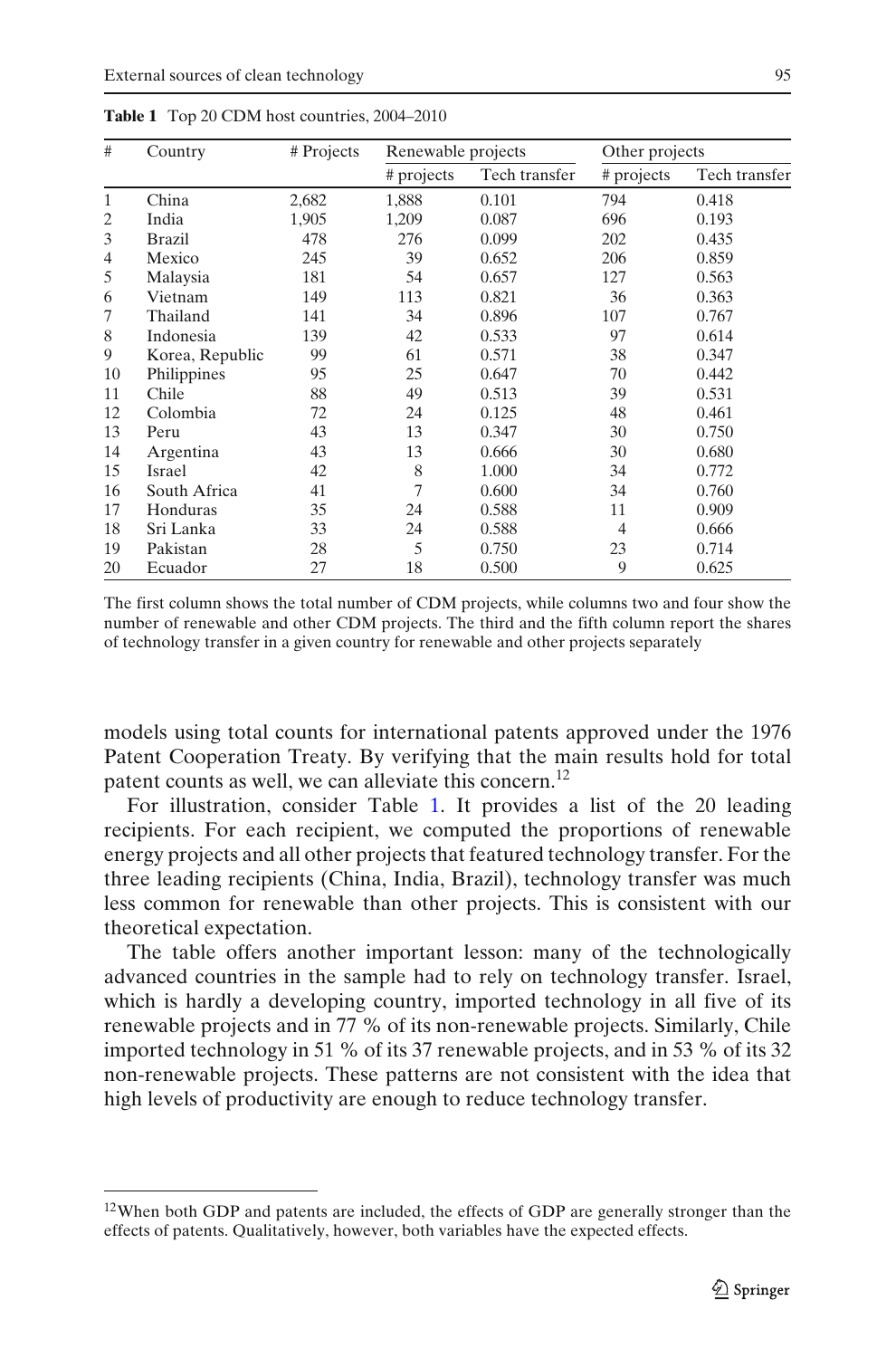# 4.3 Control Variables

We present a parsimonious and theoretically informed specification for our empirical analysis; the Online Appendix presents an extensive robustness analysis. To begin with, all of our models include a cubic time polynomial to control for time trends.<sup>13</sup> Since the need for technology transfer may decline over time, it is essential to account for temporal patterns (UNFCC[C](#page-28-0) [2010](#page-28-0)).

We also account for project size, as the transaction cost of implementing technology transfer for small projects may be prohibitive. According to previous research, small projects indeed feature less technology transfer than large projects (Dechezleprêtre et al[.](#page-27-0) [2008](#page-27-0)). The CDM classifies some projects as "small," so we include a binary indicator for smallness.

The CDM allows project developers to implement projects regardless of a formal contract with a partner from an industrialized country (Michaelow[a](#page-27-0) [2007](#page-27-0)). On average, it appears plausible that contracts with a partner from an industrialized country feature technology transfer more often than other projects. Therefore, we include a binary indicator for whether the project was "unilateral" in that the project did not, at the time of registration with the CDM, have an advance contract for the expected carbon credits.<sup>14</sup>

According to previous research, learning effects play an important role in CDM technology transfer (UNFCC[C](#page-28-0) [2010\)](#page-28-0). We include the cumulative number of CDM projects, separately for renewables and non-renewables, that a country registers over the years. To avoid conflating learning with country size, we normalize these CDM project numbers by a country's total carbon dioxide emissions.<sup>15</sup> In the Online Appendix, we also verify that our results hold if we use the current number of CDM projects for each year instead of cumulative counts. Notably, including the cumulative or current number of CDM projects also accounts for a particularly important endogeneity issue: countries that have already secured many projects have less need for technology transfer from new projects. Similarly, this control accounts for selection issues across countries, as it distinguishes between more and less attractive CDM hosts.

To account for other country characteristics, we also include a control variable for corruption. CDM projects carry high transaction costs, so a corrupt bureaucracy could raise impediments to technology transfer. Thus, accounting for corruption is useful. We rely on the *International Country Risk Guide*'s

 $13$ Since time fixed effects induce bias in limited dependent variable models, as Beck et al[.](#page-27-0) [\(1998](#page-27-0)) and Chamberlai[n](#page-27-0) [\(1980\)](#page-27-0) show, we opt for a specification with a cubic time polynomial (Carter and Signorin[o](#page-27-0) [2010\)](#page-27-0). We are thankful to one of the reviewers for pointing this out.

<sup>&</sup>lt;sup>14</sup>The variable is coded by the CDM/JI Pipeline Database. The measure does not distinguish between projects that had, and had not, a foreign partner at the very beginning. We also cannot follow the formation of partnerships at later stages since our data for technology transfer are from the time of registration. For other definitions of unilateral projects, see Lütken and Michaelow[a](#page-27-0) [\(2008](#page-27-0)).

<sup>15</sup>The data for carbon dioxide emissions are from the World Bank's *World Development Indicators*.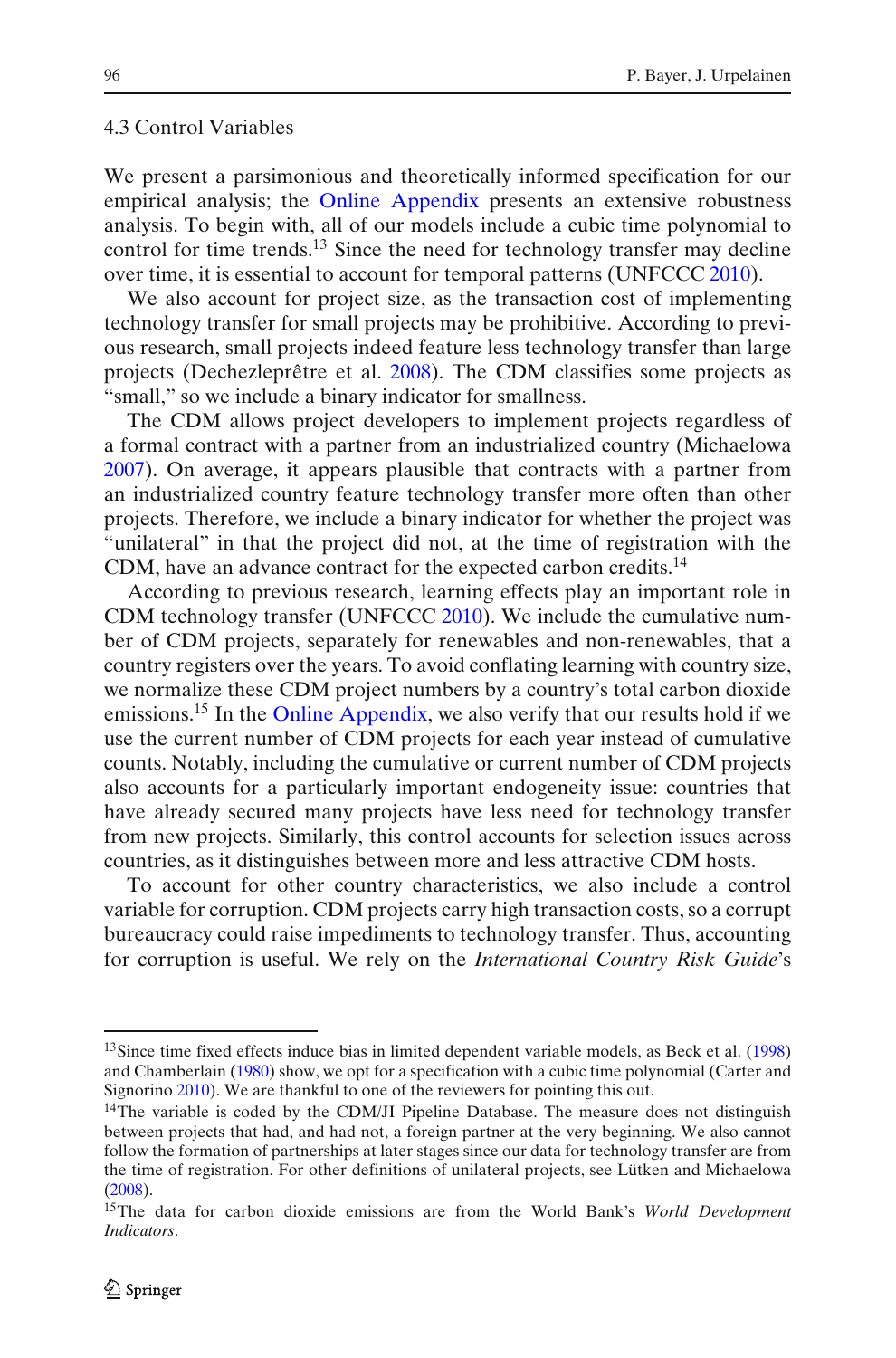measure.<sup>16</sup> This variable ranges from 0 to 6, with higher values indicating more corruption. In the Online Appendix, we also demonstrate the robustness of our results to the inclusion of other country characteristics, such as democracy, population, and the protection of intellectual property rights.

Since CDM host countries may differ considerably across each other, and controlling for all this heterogeneity proves difficult, we implement a fixed effects model to avoid omitted variable bias. By doing so, we preclude estimating model coefficients based on variation across countries. Given dramatic variation in economic growth rates across key developing countries, withincountry variation suffices to examine our hypotheses, even as the temporal coverage of the sample is limited to seven years, 2004–2010.

To check that our results also survive if we consider variation across countries, some models use random instead of fixed effects. For these models, the error structure is allowed to vary across countries, but more control variables are needed. Additional control variables decrease the likelihood of omitted variable bias in our random effects model. We therefore include the following additional variables: a binary democracy measure from Cheibub et al[.](#page-27-0) [\(2010](#page-27-0)), logarithmized population size, the number of internet users to proxy a country's technological prowess, share of GDP produced by the industrial sector, investment profile, and inward foreign direct investments. We lag all these control variables by one period to avoid losing CDM project data for 2010; all data are taken from the World Bank's *World Development Indicators*. To control for country differences in demand for technology transfers, we also add three control variables on the logarithmized number of international patents,<sup>17</sup> the number of renewable patents,<sup>18</sup> as well as each country's ranking in Park's [\(2008](#page-27-0)) patent protection index.

Summary statistics are provided in Table [2.](#page-17-0) Correlation matrices are provided in the Online Appendix.<sup>19</sup> In addition to the full sample, we provide the summary statistics and correlation matrices for samples without China and India. These subsamples are separately analyzed below to ensure that these leading CDM host countries are not exerting undue influence on the results.<sup>20</sup> One feature of these descriptive statistics worth discussing is the very high correlation between renewable project type and the interaction term. This is because there is a large number of non-renewable projects, specifically 1,932. For these projects, both the interaction term and the renewable project type variable score zero. Indeed, the correlation between the interaction term and

<sup>16</sup>See [http://www.prsgroup.com/ICRG.aspx.](http://www.prsgroup.com/ICRG.aspx) Accessed on March 2, 2012.

<sup>&</sup>lt;sup>17</sup>The data come from the 1976 Patent Cooperation Treaty, available from the OECD website at [http://stats.oecd.org/Index.aspx?DatasetCode](http://stats.oecd.org/Index.aspx?DatasetCode=PATS_IPC)=PATS\_IPC. Accessed on April 18, 2012.

<sup>18</sup>See previous footnote for data source.

<sup>&</sup>lt;sup>19</sup>Summary statistics and correlation matrices are all based on our fixed effects models.

 $^{20}$ Po[p](#page-28-0)p [\(2011](#page-28-0), 147) notes that, apart from China, South Korea implemented policies to promote technology transfer. One of our robustness checks in the Online Appendix, therefore, excludes South Korea as a host country. Our findings are robust to the exclusion of 72 Korean CDM projects.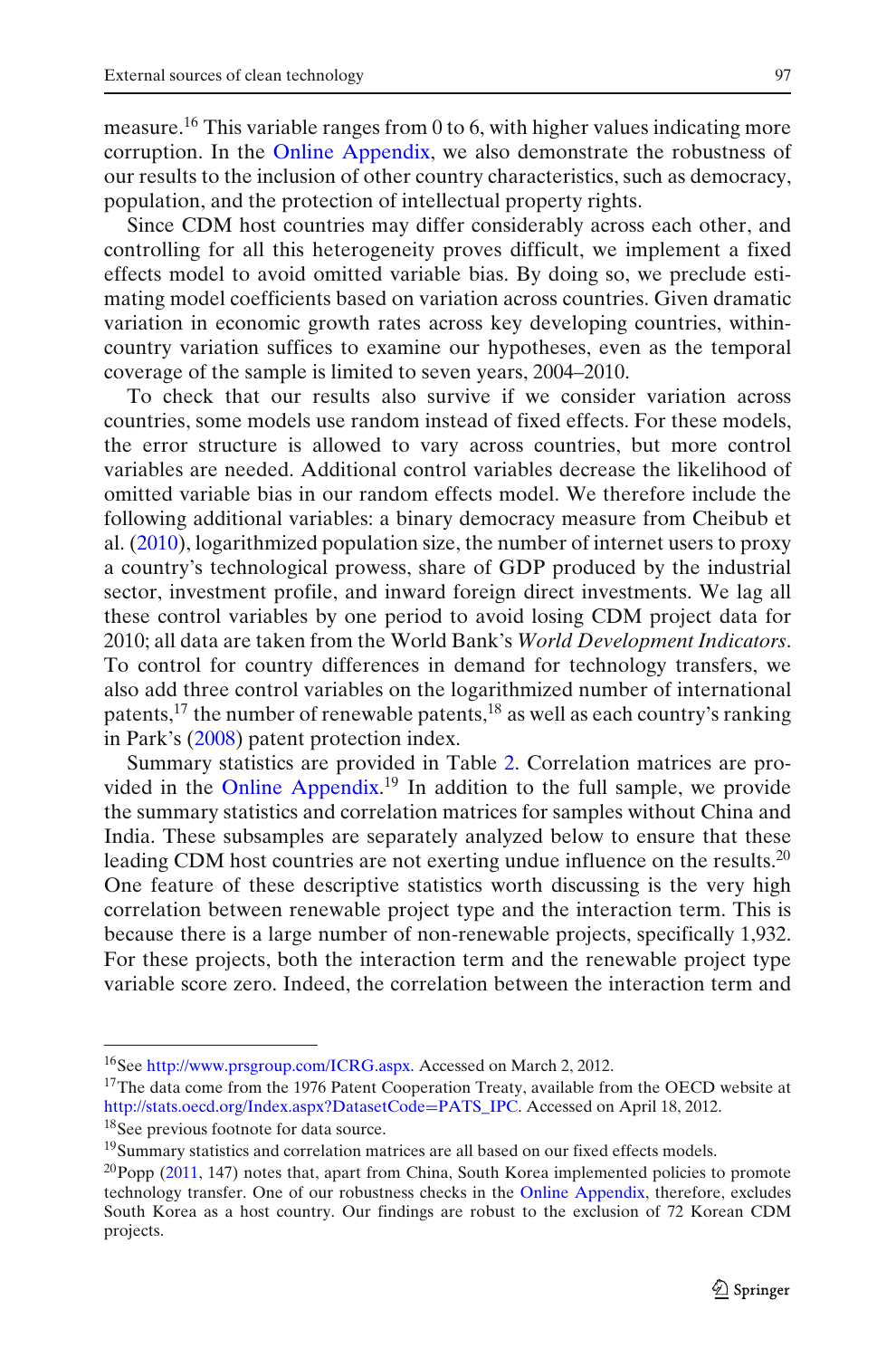|                                          | Count | Mean  | <b>SD</b> | Min   | Max   |
|------------------------------------------|-------|-------|-----------|-------|-------|
| Full sample: summary statistics          |       |       |           |       |       |
| Technology transfer                      | 4358  | 0.31  | 0.46      | 0.00  | 1.00  |
| Renewables                               | 4358  | 0.61  | 0.49      | 0.00  | 1.00  |
| GDP (log, lagged)                        | 4358  | 27.21 | 1.36      | 21.17 | 28.53 |
| Renewables $\times$ GDP                  | 4358  | 16.61 | 13.43     | 0.00  | 28.53 |
| Renewable projects (cum. #)              | 4358  | 22.56 | 22.44     | 0.00  | 69.80 |
| Other projects (cum. #)                  | 4358  | 5.48  | 4.70      | 0.00  | 19.50 |
| Small project                            | 4358  | 0.46  | 0.50      | 0.00  | 1.00  |
| Unilateral project                       | 4358  | 0.28  | 0.45      | 0.00  | 1.00  |
| Corruption (lagged)                      | 4358  | 3.81  | 0.51      | 1.50  | 5.50  |
| Sample without China: summary statistics |       |       |           |       |       |
| Technology transfer                      | 2604  | 0.38  | 0.48      | 0.00  | 1.00  |
| Renewables                               | 2604  | 0.52  | 0.50      | 0.00  | 1.00  |
| GDP (log, lagged)                        | 2604  | 26.43 | 1.25      | 21.17 | 27.43 |
| Renewables $\times$ GDP                  | 2604  | 13.84 | 13.27     | 0.00  | 27.43 |
| Renewable projects (cum. #)              | 2604  | 14.61 | 19.10     | 0.00  | 69.65 |
| Other projects (cum. #)                  | 2604  | 6.15  | 5.62      | 0.00  | 19.50 |
| Small project                            | 2604  | 0.58  | 0.49      | 0.00  | 1.00  |
| Unilateral project                       | 2604  | 0.44  | 0.50      | 0.00  | 1.00  |
| Corruption (lagged)                      | 2604  | 3.68  | 0.62      | 1.50  | 5.50  |
| Sample without India: summary statistics |       |       |           |       |       |
| Technology transfer                      | 3248  | 0.36  | 0.48      | 0.00  | 1.00  |
| Renewables                               | 3248  | 0.59  | 0.49      | 0.00  | 1.00  |
| GDP (log, lagged)                        | 3248  | 27.21 | 1.57      | 21.17 | 28.53 |
| Renewables $\times$ GDP                  | 3248  | 16.23 | 13.57     | 0.00  | 28.53 |
| Renewable projects (cum. #)              | 3248  | 19.81 | 22.67     | 0.00  | 69.80 |
| Other projects (cum. #)                  | 3248  | 4.08  | 3.36      | 0.00  | 13.88 |
| Small project                            | 3248  | 0.39  | 0.49      | 0.00  | 1.00  |
| Unilateral project                       | 3248  | 0.16  | 0.36      | 0.00  | 1.00  |
| Corruption (lagged)                      | 3248  | 3.84  | 0.54      | 1.50  | 5.50  |

<span id="page-17-0"></span>**Table 2** Summary statistics for the full sample and for samples excluding China and India

The summary statistics are based on the conditional fixed effects models

GDP itself is much lower. This means that we are able to estimate the marginal effect of changing GDP on the probability of technology transfer.

In the Online Appendix, we also provide a detailed breakdown of project types for China, India, and the rest of the world. In the early years of the CDM, Chinese projects tended to focus on the destruction of trifluoromethane, and these projects were widely regarded as problematic (Wara and Victo[r](#page-28-0) [2008\)](#page-28-0). Our data show this is no longer the case. Today, Chinese and Indian projects are biased toward key issue areas, notably energy conservation and renewable energy. This highlights the CDM's technology transfer potential.

# 4.4 Model Specification

The dependent variable is binary, so we estimate a logistic regression. Our analysis focuses on the interactive effect of host country characteristics and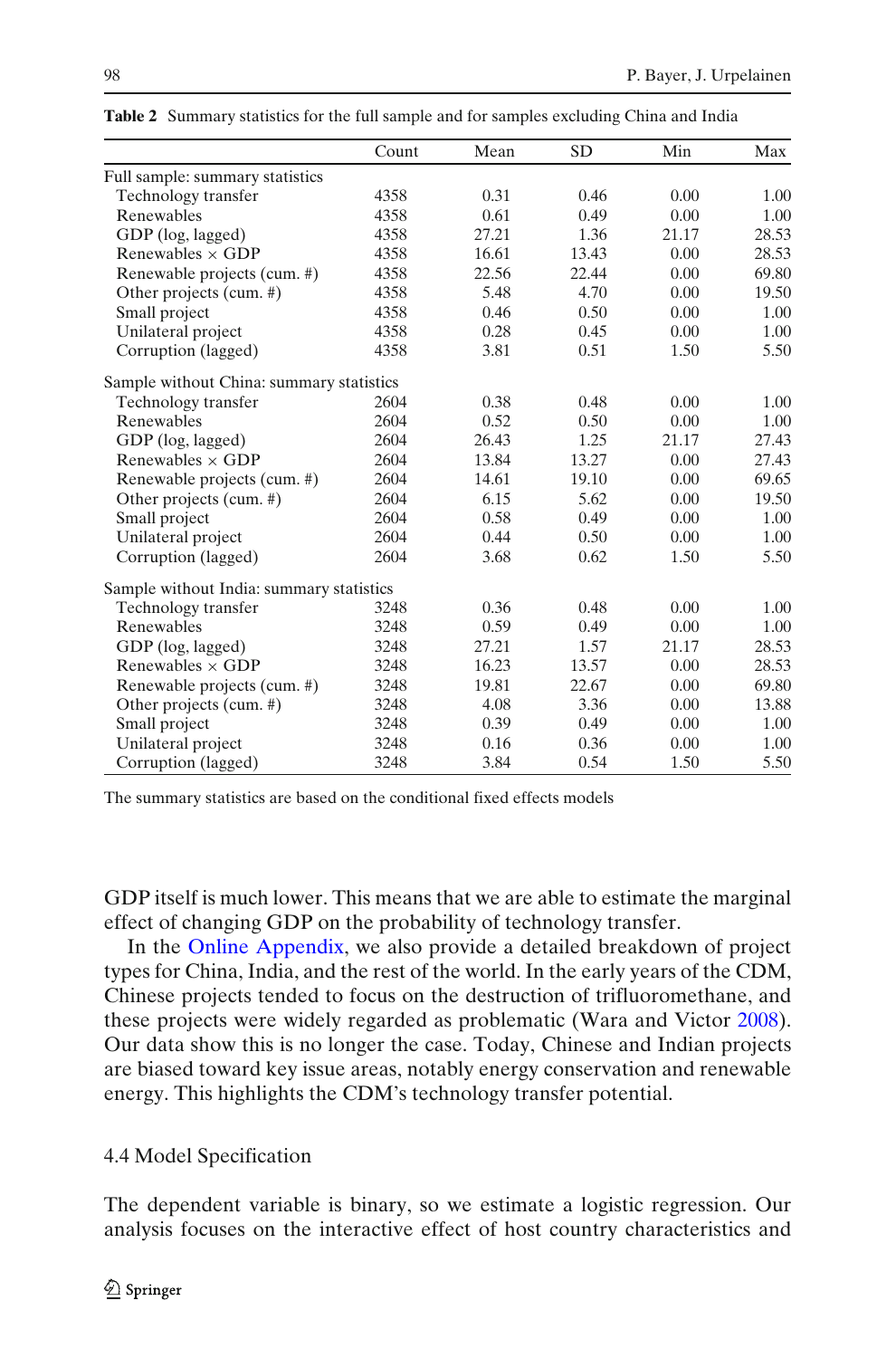project type.21 To avoid omitted variable bias because of unobservable characteristics that vary across host countries, the main model is a conditional fixed effects logit model. This model identifies coefficients based on within-country variation and controls for time-invariant, country-specific factors. Formally, we estimate the following regression:

$$
Logit(TT)i,j = \alpha + \beta_1 GDP_{j,t} + \beta_2 Renew_{i,j} + \beta_3 GDP_{j,t} \cdot Renew_{i,j} + \gamma' \mathbf{X}_{i,j}
$$

$$
+\delta'\mathbf{Z}_{j,t}+t+t^2+t^3+\mu_j+\varepsilon_{i,j},\tag{1}
$$

where Logit(TT)*i*,*<sup>j</sup>* denotes the logit function of technology transfer in the *i*th project in host country *j*, **X** is a vector of project control variables, **Z** is a vector of country control variables,  $t$ ,  $t^2$ ,  $t^3$  is the cubic time polynomial,  $\mu_j$  captures country-fixed effects, and  $\varepsilon_{i,j}$  is the error term. The remaining symbols denote coefficients. Our main expectation is that  $\beta_3$  is negative. We also estimate random effects models to exploit variation across countries.

# **5 Findings**

Overall, the empirical analysis supports our primary hypothesis: there is a negative and consistent interactive effect between renewable project type and the recipient's logarithmized GDP. This effect is present both if we only consider within-country variation by implementing conditional fixed effects and if we account for cross-country variation by using random effects instead. We begin by presenting the main results. Next, we report results from our robustness tests.

# 5.1 Main Results

The estimation results are reported in Table [3.](#page-19-0) Models  $(1)$ – $(3)$  do not contain any control variables, while models (4)–(6) include project control variables and the corruption control. Models (7)–(9) present random effect models with the above described extensive set of control variables. Models (2), (5), and (8) exclude China, while models (3), (6), and (9) exclude India. In each model, the coefficient for renewable project type is positive. However, the exact magnitude of this coefficient is meaningless: given the interaction with the logarithmized GDP, the coefficients represent a country that produces nothing (Brambor et al[.](#page-27-0) [2006\)](#page-27-0). In all nine models, there is also a strong and negative interaction between renewable project type and logarithmized GDP.

<sup>&</sup>lt;sup>21</sup>We acknowledge that testing interactive hypotheses in nonlinear models not necessarily requires interactive product terms in the statistical model specification. Following the recommendation in Berry et al[.](#page-27-0) [\(2010\)](#page-27-0), we run likelihood ratio tests for all our main models with and without the interaction term. For all our models, we can reject the null hypothesis that the models with and without interaction term are identical with *p* < 0.001.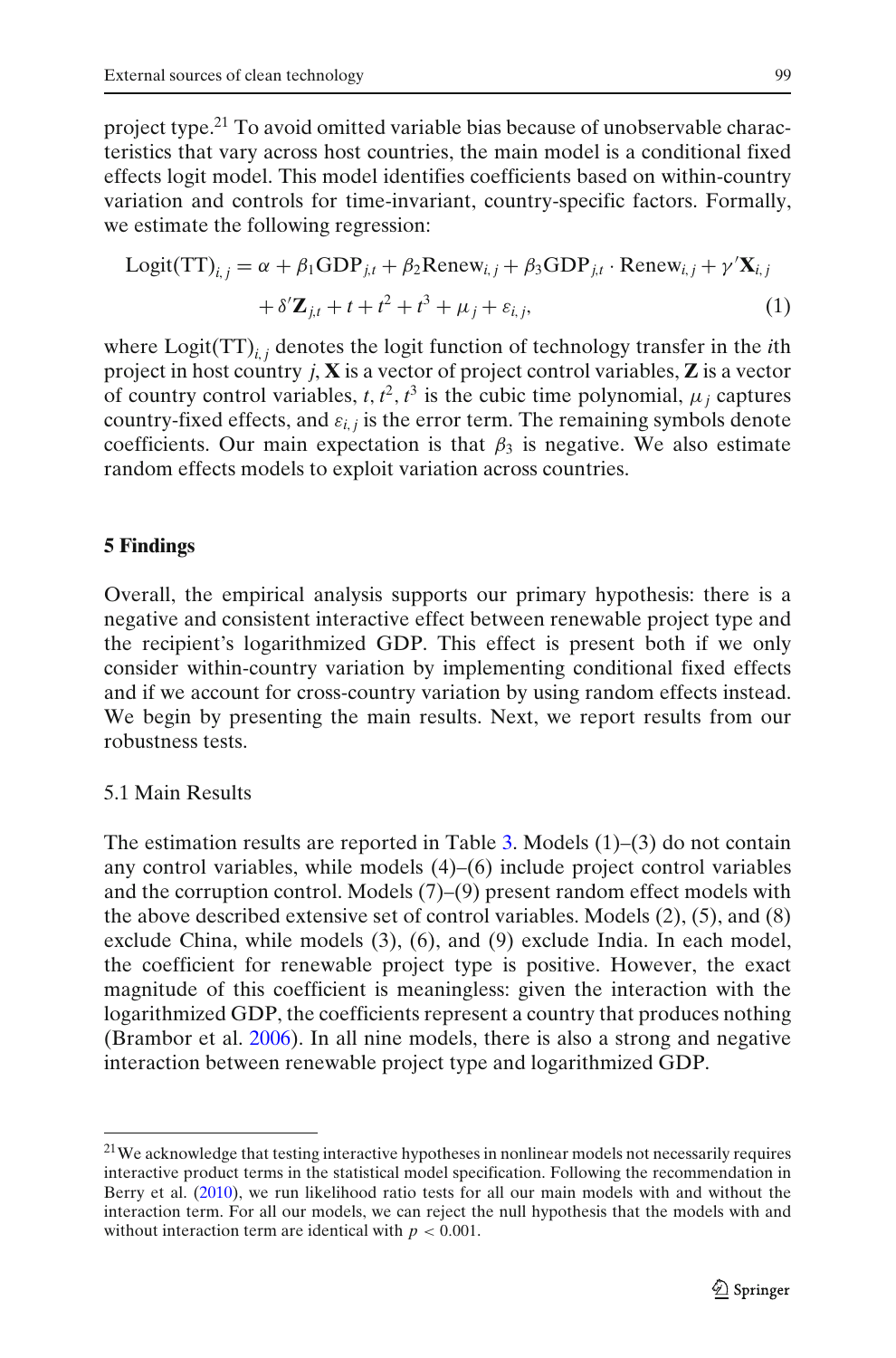<span id="page-19-0"></span>

| Table 3 Regression results from conditional fixed effects logit models and random effects probit models |                                                                                     |                                                            |                                                                |                                                                                                                                                                                             |                                                                                                                                                                                                                                                                                                                                                               |                                                                                                                                                                                                                                                                                                                                                                                  |                                                                                                                                                                                                     |                                                                                                                                                                                                                                                                                                                                             |                                                                                                                                                                                                       |
|---------------------------------------------------------------------------------------------------------|-------------------------------------------------------------------------------------|------------------------------------------------------------|----------------------------------------------------------------|---------------------------------------------------------------------------------------------------------------------------------------------------------------------------------------------|---------------------------------------------------------------------------------------------------------------------------------------------------------------------------------------------------------------------------------------------------------------------------------------------------------------------------------------------------------------|----------------------------------------------------------------------------------------------------------------------------------------------------------------------------------------------------------------------------------------------------------------------------------------------------------------------------------------------------------------------------------|-----------------------------------------------------------------------------------------------------------------------------------------------------------------------------------------------------|---------------------------------------------------------------------------------------------------------------------------------------------------------------------------------------------------------------------------------------------------------------------------------------------------------------------------------------------|-------------------------------------------------------------------------------------------------------------------------------------------------------------------------------------------------------|
|                                                                                                         | $\bigoplus$                                                                         | $\odot$                                                    | $\odot$                                                        | $\widehat{f}$                                                                                                                                                                               | $\tilde{S}$                                                                                                                                                                                                                                                                                                                                                   | $\widehat{\circ}$                                                                                                                                                                                                                                                                                                                                                                | $\widehat{\subset}$                                                                                                                                                                                 | $\circledast$                                                                                                                                                                                                                                                                                                                               | $\widehat{e}$                                                                                                                                                                                         |
| Main regression results                                                                                 |                                                                                     |                                                            |                                                                |                                                                                                                                                                                             |                                                                                                                                                                                                                                                                                                                                                               |                                                                                                                                                                                                                                                                                                                                                                                  |                                                                                                                                                                                                     |                                                                                                                                                                                                                                                                                                                                             |                                                                                                                                                                                                       |
| Renewables                                                                                              |                                                                                     |                                                            |                                                                |                                                                                                                                                                                             | 7.75***                                                                                                                                                                                                                                                                                                                                                       |                                                                                                                                                                                                                                                                                                                                                                                  |                                                                                                                                                                                                     |                                                                                                                                                                                                                                                                                                                                             |                                                                                                                                                                                                       |
|                                                                                                         |                                                                                     |                                                            |                                                                |                                                                                                                                                                                             |                                                                                                                                                                                                                                                                                                                                                               |                                                                                                                                                                                                                                                                                                                                                                                  |                                                                                                                                                                                                     |                                                                                                                                                                                                                                                                                                                                             |                                                                                                                                                                                                       |
| GDP (log, lagged)                                                                                       |                                                                                     |                                                            |                                                                |                                                                                                                                                                                             |                                                                                                                                                                                                                                                                                                                                                               |                                                                                                                                                                                                                                                                                                                                                                                  |                                                                                                                                                                                                     |                                                                                                                                                                                                                                                                                                                                             |                                                                                                                                                                                                       |
|                                                                                                         | $1.73***$<br>$(1.49)$<br>$-2.59***$<br>$(1.00)$<br>$(1.00)$<br>$(1.00)$<br>$(0.05)$ | 6.25***<br>(2.02)<br>4.16***<br>4.16***<br>(1.52)<br>0.08) | I1.61***<br>(1.49)<br>-4.11***<br>(1.04)<br>-0.47***<br>(0.06) |                                                                                                                                                                                             |                                                                                                                                                                                                                                                                                                                                                               |                                                                                                                                                                                                                                                                                                                                                                                  |                                                                                                                                                                                                     |                                                                                                                                                                                                                                                                                                                                             |                                                                                                                                                                                                       |
| Renewables $\times$ GDP                                                                                 |                                                                                     |                                                            |                                                                |                                                                                                                                                                                             |                                                                                                                                                                                                                                                                                                                                                               |                                                                                                                                                                                                                                                                                                                                                                                  |                                                                                                                                                                                                     |                                                                                                                                                                                                                                                                                                                                             |                                                                                                                                                                                                       |
|                                                                                                         |                                                                                     |                                                            |                                                                |                                                                                                                                                                                             |                                                                                                                                                                                                                                                                                                                                                               |                                                                                                                                                                                                                                                                                                                                                                                  |                                                                                                                                                                                                     |                                                                                                                                                                                                                                                                                                                                             |                                                                                                                                                                                                       |
| Renewable projects (cum. #)                                                                             |                                                                                     |                                                            |                                                                |                                                                                                                                                                                             |                                                                                                                                                                                                                                                                                                                                                               |                                                                                                                                                                                                                                                                                                                                                                                  |                                                                                                                                                                                                     |                                                                                                                                                                                                                                                                                                                                             |                                                                                                                                                                                                       |
|                                                                                                         |                                                                                     |                                                            |                                                                |                                                                                                                                                                                             |                                                                                                                                                                                                                                                                                                                                                               |                                                                                                                                                                                                                                                                                                                                                                                  |                                                                                                                                                                                                     |                                                                                                                                                                                                                                                                                                                                             |                                                                                                                                                                                                       |
| Other projects (cum. #)                                                                                 |                                                                                     |                                                            |                                                                |                                                                                                                                                                                             |                                                                                                                                                                                                                                                                                                                                                               |                                                                                                                                                                                                                                                                                                                                                                                  |                                                                                                                                                                                                     |                                                                                                                                                                                                                                                                                                                                             |                                                                                                                                                                                                       |
|                                                                                                         |                                                                                     |                                                            |                                                                |                                                                                                                                                                                             |                                                                                                                                                                                                                                                                                                                                                               |                                                                                                                                                                                                                                                                                                                                                                                  |                                                                                                                                                                                                     |                                                                                                                                                                                                                                                                                                                                             |                                                                                                                                                                                                       |
| Small project                                                                                           |                                                                                     |                                                            |                                                                |                                                                                                                                                                                             |                                                                                                                                                                                                                                                                                                                                                               |                                                                                                                                                                                                                                                                                                                                                                                  |                                                                                                                                                                                                     |                                                                                                                                                                                                                                                                                                                                             |                                                                                                                                                                                                       |
|                                                                                                         |                                                                                     |                                                            |                                                                |                                                                                                                                                                                             |                                                                                                                                                                                                                                                                                                                                                               |                                                                                                                                                                                                                                                                                                                                                                                  |                                                                                                                                                                                                     |                                                                                                                                                                                                                                                                                                                                             |                                                                                                                                                                                                       |
| Unilateral project                                                                                      |                                                                                     |                                                            |                                                                |                                                                                                                                                                                             |                                                                                                                                                                                                                                                                                                                                                               |                                                                                                                                                                                                                                                                                                                                                                                  |                                                                                                                                                                                                     |                                                                                                                                                                                                                                                                                                                                             |                                                                                                                                                                                                       |
|                                                                                                         |                                                                                     |                                                            |                                                                |                                                                                                                                                                                             |                                                                                                                                                                                                                                                                                                                                                               |                                                                                                                                                                                                                                                                                                                                                                                  |                                                                                                                                                                                                     |                                                                                                                                                                                                                                                                                                                                             |                                                                                                                                                                                                       |
| Corruption (lagged)                                                                                     |                                                                                     |                                                            |                                                                |                                                                                                                                                                                             |                                                                                                                                                                                                                                                                                                                                                               |                                                                                                                                                                                                                                                                                                                                                                                  |                                                                                                                                                                                                     |                                                                                                                                                                                                                                                                                                                                             |                                                                                                                                                                                                       |
|                                                                                                         |                                                                                     |                                                            |                                                                | 12.65***<br>(1.62)<br>(1.62)<br>(1.62)<br>(1.62)<br>(1.62)<br>(1.62)<br>(1.62)<br>(1.7)<br>(0.00)<br>(0.00)<br>(0.00)<br>(0.00)<br>(0.00)<br>(0.00)<br>(0.00)<br>(0.00)<br>(0.00)<br>(0.00) | $\begin{array}{l} (2.24) \\ (2.75) \\ (-0.31^{***} \\ (-0.08) \\ (0.03^{**}) \\ (0.01^{***} \\ (0.01^{***}) \\ (0.01^{***} \\ (-0.04^{***}) \\ (-0.12^{***} \\ (-0.12) \\ (-0.32^{***}) \\ (0.11) \\ (0.12) \\ (0.11) \\ (0.11) \\ (0.11) \\ (0.12) \\ (0.13) \\ (0.14) \\ (0.15) \\ (0.16) \\ (0.17) \\ (0.18) \\ (0.19) \\ (0.19) \\ (0.10) \\ (0.10) \\ ($ | $\begin{array}{l} \mathbf{12.83}^{***} \\ \mathbf{13.49} \\ \mathbf{14.51} \\ \mathbf{15.41} \\ \mathbf{16.49} \\ \mathbf{17.41} \\ \mathbf{18.42} \\ \mathbf{19.43} \\ \mathbf{10.53} \\ \mathbf{13.44} \\ \mathbf{16.45} \\ \mathbf{17.47} \\ \mathbf{18.48} \\ \mathbf{19.47} \\ \mathbf{19.47} \\ \mathbf{10.49} \\ \mathbf{10.40} \\ \mathbf{11.40} \\ \mathbf{12.40} \\ \$ |                                                                                                                                                                                                     |                                                                                                                                                                                                                                                                                                                                             |                                                                                                                                                                                                       |
| Democracy (lagged)                                                                                      |                                                                                     |                                                            |                                                                |                                                                                                                                                                                             |                                                                                                                                                                                                                                                                                                                                                               |                                                                                                                                                                                                                                                                                                                                                                                  |                                                                                                                                                                                                     |                                                                                                                                                                                                                                                                                                                                             |                                                                                                                                                                                                       |
|                                                                                                         |                                                                                     |                                                            |                                                                |                                                                                                                                                                                             |                                                                                                                                                                                                                                                                                                                                                               |                                                                                                                                                                                                                                                                                                                                                                                  | $8.46$ $0.62$ $0.62$ $0.62$ $0.63$ $0.63$ $0.64$ $0.64$ $0.64$ $0.65$ $0.65$ $0.65$ $0.66$ $0.67$ $0.67$ $0.67$ $0.67$ $0.67$ $0.67$ $0.67$ $0.67$ $0.67$ $0.67$ $0.67$ $0.67$ $0.67$ $0.67$ $0.67$ | $\begin{array}{l} 6.26^{***} \\[-2.0ex] 0.55^{***} \\[-2.0ex] 0.57^{***} \\[-2.0ex] -0.25^{***} \\[-2.0ex] -0.01^{**} \\[-2.0ex] -0.01^{**} \\[-2.0ex] -0.01^{**} \\[-2.0ex] -0.01^{**} \\[-2.0ex] -0.02^{**} \\[-2.0ex] -0.02^{**} \\[-2.0ex] -0.02^{**} \\[-2.0ex] -0.02^{**} \\[-2.0ex] -0.02^{**} \\[-2.0ex] -0.02^{**} \\[-2.0ex] -0.$ | $8.37**\n8.37**\n(1.14)\n(1.4)\n(1.5)\n(1.6)\n(1.7)\n(1.9)*\n(1.9)*\n(1.19)\n(1.9)*\n(1.9)\n(1.9)\n(1.9)\n(1.9)\n(1.9)\n(1.9)\n(1.9)\n(1.9)\n(1.9)\n(1.9)\n(1.9)\n(1.9)\n(1.9)\n(1.9)\n(1.9)\n(1.9)<$ |
| Population (log, lagged)                                                                                |                                                                                     |                                                            |                                                                |                                                                                                                                                                                             |                                                                                                                                                                                                                                                                                                                                                               |                                                                                                                                                                                                                                                                                                                                                                                  |                                                                                                                                                                                                     |                                                                                                                                                                                                                                                                                                                                             |                                                                                                                                                                                                       |
|                                                                                                         |                                                                                     |                                                            |                                                                |                                                                                                                                                                                             |                                                                                                                                                                                                                                                                                                                                                               |                                                                                                                                                                                                                                                                                                                                                                                  |                                                                                                                                                                                                     |                                                                                                                                                                                                                                                                                                                                             |                                                                                                                                                                                                       |
| Internet users                                                                                          |                                                                                     |                                                            |                                                                |                                                                                                                                                                                             |                                                                                                                                                                                                                                                                                                                                                               |                                                                                                                                                                                                                                                                                                                                                                                  |                                                                                                                                                                                                     |                                                                                                                                                                                                                                                                                                                                             |                                                                                                                                                                                                       |
|                                                                                                         |                                                                                     |                                                            |                                                                |                                                                                                                                                                                             |                                                                                                                                                                                                                                                                                                                                                               |                                                                                                                                                                                                                                                                                                                                                                                  |                                                                                                                                                                                                     |                                                                                                                                                                                                                                                                                                                                             |                                                                                                                                                                                                       |

Table 3 Regression results from conditional fixed effects logit models and random effects probit models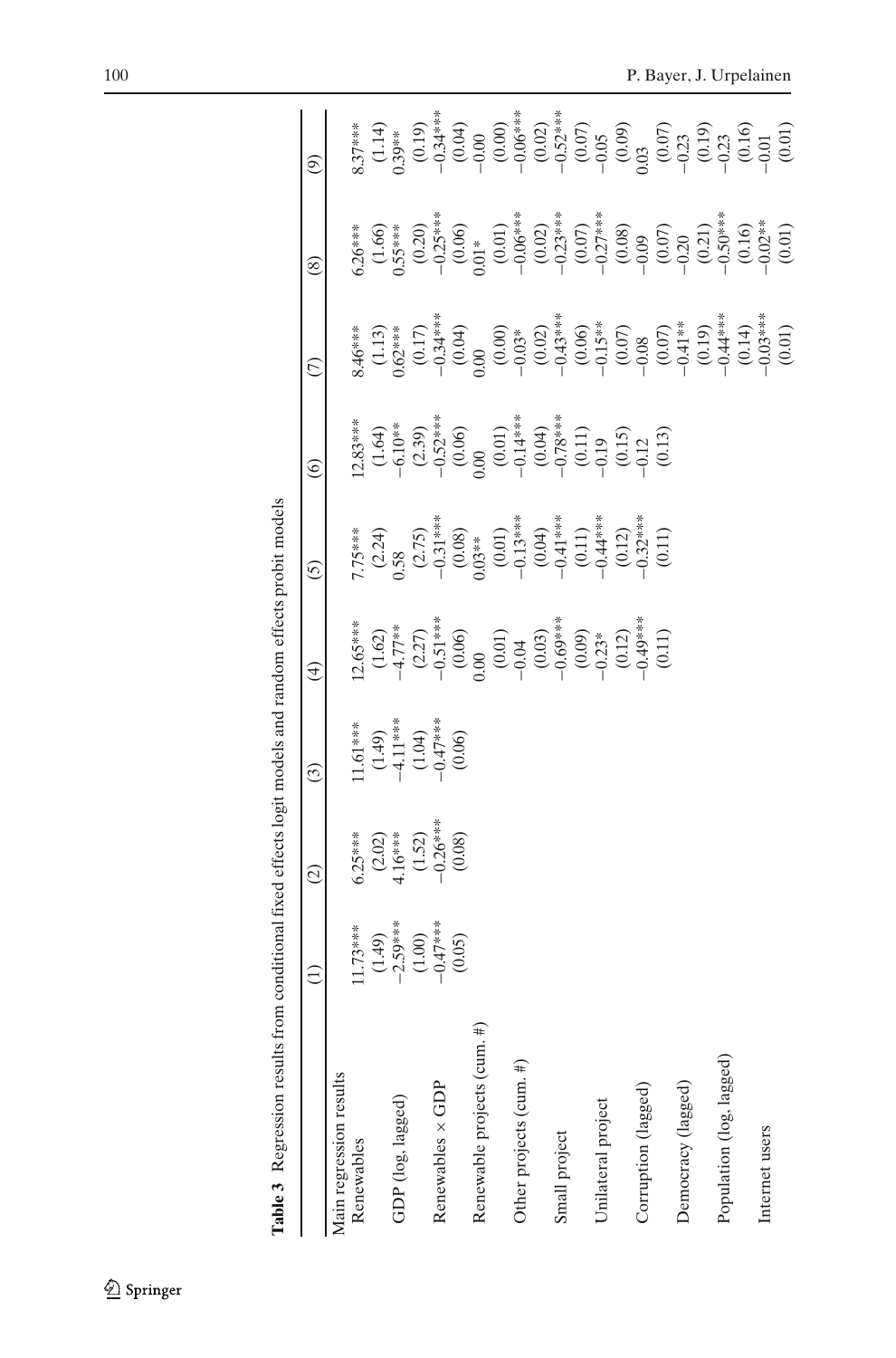| Pct industry GDP (lagged)                                        |                   |               |               |               |               |               |                                                                                                                                                                                                                                                                                                                                             |                                                                                                                                                                                                                                                                            |                                                                                                                                                                                                                                                                                                        |
|------------------------------------------------------------------|-------------------|---------------|---------------|---------------|---------------|---------------|---------------------------------------------------------------------------------------------------------------------------------------------------------------------------------------------------------------------------------------------------------------------------------------------------------------------------------------------|----------------------------------------------------------------------------------------------------------------------------------------------------------------------------------------------------------------------------------------------------------------------------|--------------------------------------------------------------------------------------------------------------------------------------------------------------------------------------------------------------------------------------------------------------------------------------------------------|
|                                                                  |                   |               |               |               |               |               | $\begin{array}{l} 0.03\overset{***}{\leadsto} \\ (0.01) \\ (0.05) \\ (1.03) \\ (1.03) \\ (0.05) \\ (0.00) \\ (0.00) \\ (0.00) \\ (0.00) \\ (0.00) \\ (0.00) \\ (0.00) \\ (0.01) \\ (0.01) \\ (0.01) \\ (0.02) \\ (0.03) \\ (0.01) \\ (0.02) \\ (0.03) \\ (0.04) \\ (0.05) \\ (0.05) \\ (0.01) \\ (0.02) \\ (0.03) \\ (0.04) \\ (0.05) \\ ($ | $\begin{array}{l} 0.024\\ 0.04\\ 0.08\\ 0.08\\ 0.09\\ 0.09\\ 0.00\\ 0.00\\ 0.00\\ 0.00\\ 0.00\\ 0.00\\ 0.00\\ 0.00\\ 0.00\\ 0.00\\ 0.00\\ 0.00\\ 0.00\\ 0.00\\ 0.00\\ 0.00\\ 0.00\\ 0.00\\ 0.00\\ 0.00\\ 0.00\\ 0.00\\ 0.00\\ 0.00\\ 0.00\\ 0.00\\ 0.00\\ 0.00\\ 0.00\\ 0$ | $\begin{array}{l} 0.02^{*}\\ (0.01)\\ (0.05)\\ (0.05)\\ (0.06)\\ (0.07)\\ (0.09)\\ (0.00)\\ (0.00)\\ (0.01)^{2}\\ (0.00)\\ (0.01)\\ (0.01)\\ (0.01)\\ (0.01)\\ (0.02)\\ (0.03)\\ (0.01)\\ (0.02)\\ (0.03)\\ (0.04)\\ (0.05)\\ (0.05)\\ (0.07)\\ (0.08)\\ (0.09)\\ (0.01)\\ (0.01)\\ (0.01)\\ (0.01)\\$ |
| Investment profile (lagged)                                      |                   |               |               |               |               |               |                                                                                                                                                                                                                                                                                                                                             |                                                                                                                                                                                                                                                                            |                                                                                                                                                                                                                                                                                                        |
|                                                                  |                   |               |               |               |               |               |                                                                                                                                                                                                                                                                                                                                             |                                                                                                                                                                                                                                                                            |                                                                                                                                                                                                                                                                                                        |
| Inward FDI (lagged)                                              |                   |               |               |               |               |               |                                                                                                                                                                                                                                                                                                                                             |                                                                                                                                                                                                                                                                            |                                                                                                                                                                                                                                                                                                        |
|                                                                  |                   |               |               |               |               |               |                                                                                                                                                                                                                                                                                                                                             |                                                                                                                                                                                                                                                                            |                                                                                                                                                                                                                                                                                                        |
| Patents count (log, lagged)                                      |                   |               |               |               |               |               |                                                                                                                                                                                                                                                                                                                                             |                                                                                                                                                                                                                                                                            |                                                                                                                                                                                                                                                                                                        |
|                                                                  |                   |               |               |               |               |               |                                                                                                                                                                                                                                                                                                                                             |                                                                                                                                                                                                                                                                            |                                                                                                                                                                                                                                                                                                        |
| Renewable patents                                                |                   |               |               |               |               |               |                                                                                                                                                                                                                                                                                                                                             |                                                                                                                                                                                                                                                                            |                                                                                                                                                                                                                                                                                                        |
|                                                                  |                   |               |               |               |               |               |                                                                                                                                                                                                                                                                                                                                             |                                                                                                                                                                                                                                                                            |                                                                                                                                                                                                                                                                                                        |
| PP patents index                                                 |                   |               |               |               |               |               |                                                                                                                                                                                                                                                                                                                                             |                                                                                                                                                                                                                                                                            |                                                                                                                                                                                                                                                                                                        |
|                                                                  |                   |               |               |               |               |               |                                                                                                                                                                                                                                                                                                                                             |                                                                                                                                                                                                                                                                            |                                                                                                                                                                                                                                                                                                        |
| Time polynomial                                                  | Yes               | Yes           | Yes           | Yes           | Yes           | Yes           |                                                                                                                                                                                                                                                                                                                                             |                                                                                                                                                                                                                                                                            |                                                                                                                                                                                                                                                                                                        |
| Observations                                                     | 4894              | 2914<br>0.051 | 3648<br>0.118 | 4358<br>0.132 | 2604<br>0.074 | 3248<br>0.154 | 076                                                                                                                                                                                                                                                                                                                                         | 1322                                                                                                                                                                                                                                                                       | 966                                                                                                                                                                                                                                                                                                    |
| Pseudo R <sup>2</sup>                                            | 0.10 <sup>2</sup> |               |               |               |               |               |                                                                                                                                                                                                                                                                                                                                             |                                                                                                                                                                                                                                                                            |                                                                                                                                                                                                                                                                                                        |
| Dependent Variable: Technology<br>Standard errors in parentheses | Transfer Dunnn    |               |               |               |               |               |                                                                                                                                                                                                                                                                                                                                             |                                                                                                                                                                                                                                                                            |                                                                                                                                                                                                                                                                                                        |

Models (2), (5), and (8) exclude China. Models (3), (6), and (9) exclude India

\**p*

 $< 0.10$ , \*\* *p*  $<$ 

 $< 0.05$ , \*\*\*

*p* < 0.01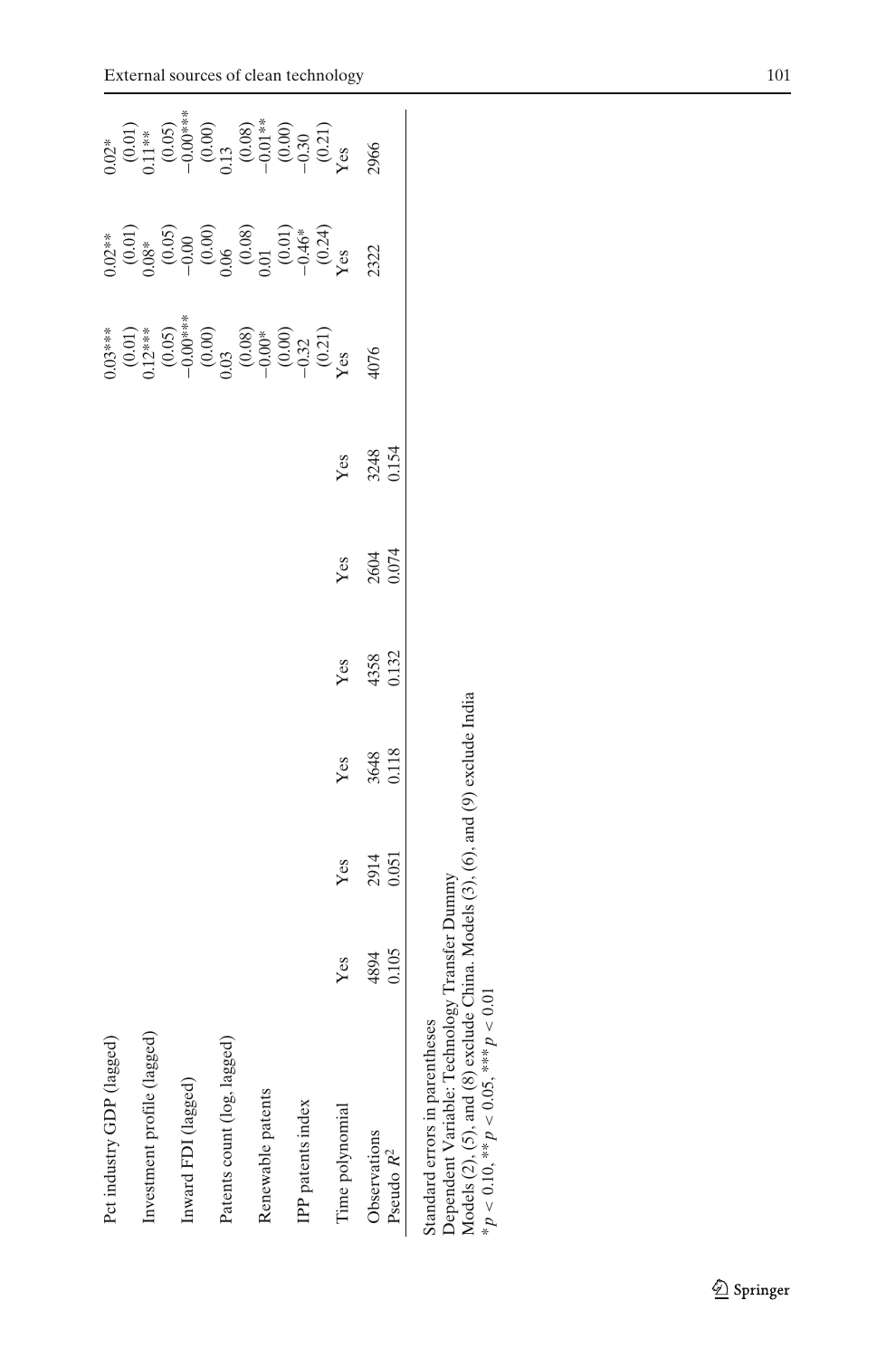As Ai and Norto[n](#page-27-0) [\(2003\)](#page-27-0) and Berry et al[.](#page-27-0) [\(2010](#page-27-0)) demonstrate, a statistically significant interaction effect in nonlinear models is neither a necessary nor a sufficient condition to support an interaction hypothesis on response probabilities. Therefore, we present simulated substantive effects in Fig. [3.](#page-22-0) These simulations are based on model (4) in Table [3,](#page-19-0) with 10,000 draws from a multivariate normal distribution. We set continuous control variables at their means, while the binary project controls for project size and unilateral implementation are set at their median values. The cubic time polynomial is also set to its median year 2008.

Since one of the interacting variables, namely the logarithm of the host country's GDP, is continuous, the interactive effect is best illustrated by comparing the probability of technology transfer for renewable and nonrenewable projects. To do so, we plot the probability ratio, which is defined as the probability of technology transfer being equal to one for renewable projects divided by the probability of technology transfer being equal to one for non-renewable projects.<sup>22</sup> This probability ratio is a meaningful quantity of interest as it is independent of a specific baseline and thus comparable across intercepts in our fixed effects models.

Figure [3](#page-22-0) below shows that for the lowest GDP values, the probability ratio is clearly greater than one. The probability for technology transfers is much larger for renewable than for non-renewable projects. Since renewable energy requires advanced technologies, small and poor countries often need foreign technology inputs for renewable energy generation. This is intuitive: in the least developed countries, advanced renewable energy technologies are simply not available, so technology transfer is necessary for project implementation.

For the highest GDP values, renewable projects secure much less technology transfer than non-renewable projects. The probability ratio is smaller than one, so probabilities for technology transfer are smaller for renewable than for non-renewable projects. This is consistent with our expectations: as the economies of key developing countries, such as China and India, grow, they secure fewer technology transfers than in the past. Indeed, the superimposed data distribution shows that the vast majority of CDM projects are located in countries where renewable energy projects receive less technology transfer than non-renewable projects.

To further illustrate our findings, we note that countries such as Bangladesh (25.02), Bhutan (20.25), Guatemala (23.97), Liberia (20.07), and Nicaragua (22.39) show probability ratios larger than one, while China (28.62), India (27.42), Indonesia (26.23), Mexico (27.27), and South Africa (25.94) consistently demonstrate probability ratios smaller than one. For the latter group of countries, technology transfers are estimated to be less likely for renewable than for non-renewable projects, while the opposite pattern holds true for the first set of countries.

<sup>&</sup>lt;sup>22</sup> Formally, the probability ratio is given as  $\frac{Pr(TT=1|$ renewables=0,**M**), where **M** is the matrix of all covariates except for the renewable project dummy.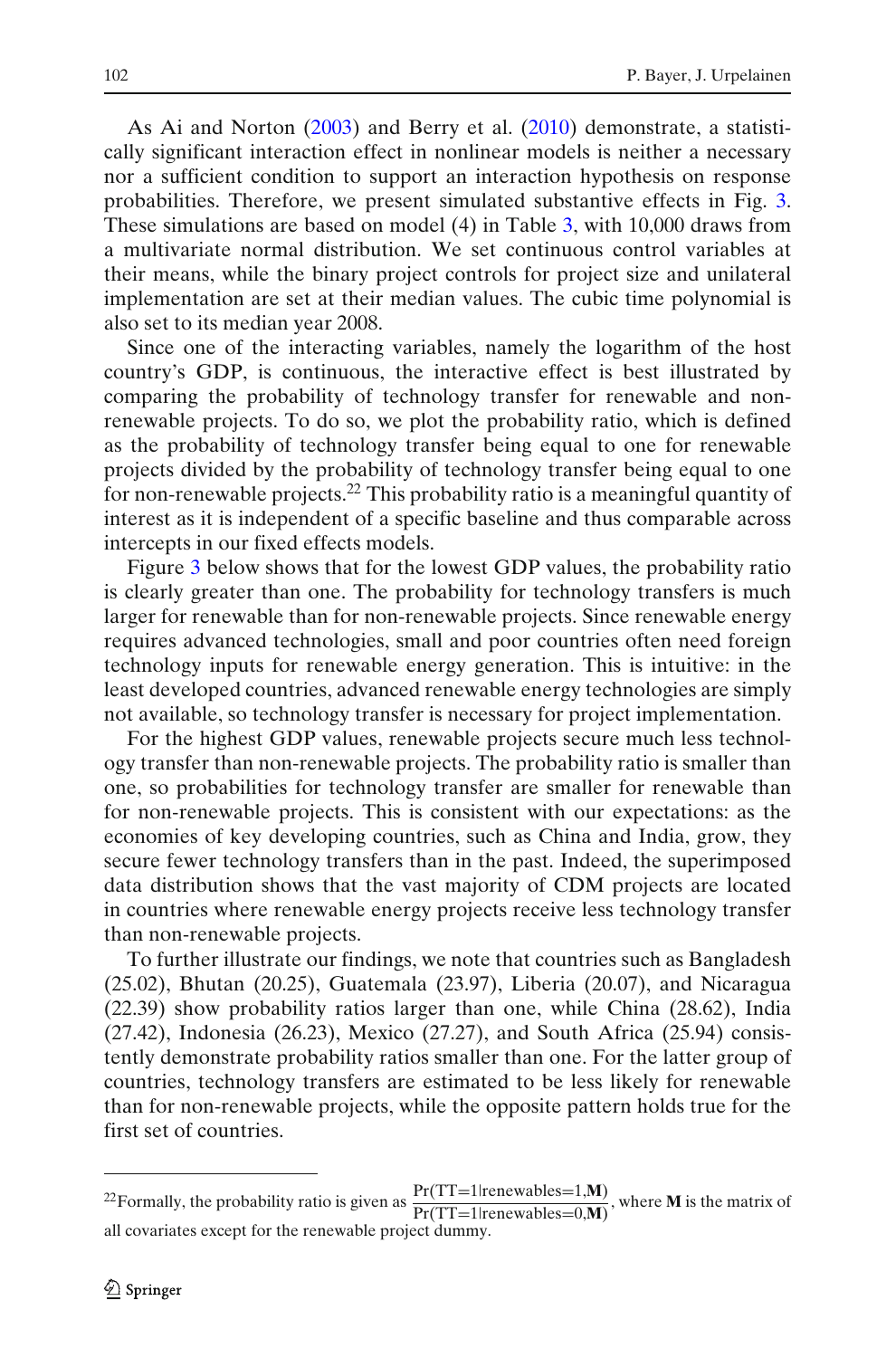<span id="page-22-0"></span>

**Marginal Effects for Renewable Project Dummy**

**Fig. 3** Effect of the renewable project dummy on the probability ratio of technology transfer at different levels of the recipient country's GDP. The *solid line* shows the simulated mean effect, while *dashed lines* denote simulated 95 % confidence intervals. The *gray line* shows the nonparametrically estimated kernel density of the distribution of the data

These results cannot be attributed to the lack of need to transfer technology. If this was the case, then we would expect host countries with large GDP values to obtain new technologies neither for renewable nor for non-renewable projects. But this is not the case. Empirically even the two largest countries, China and India, frequently import advanced technologies for non-renewable projects. However, they rarely import technology for renewable energy technologies.

The control variables also contain interesting insights. As the cumulative number of non-renewable projects implemented in the host country increases, the probability of technology transfer decreases. This suggests that learning effects exist: if technology transfer has already occurred in previous projects, it is no longer needed in new projects within a given country. For renewable energy projects, the evidence is weaker.

The models also provide support for the hypothesis that project size is important. Small projects feature less technology transfer than large projects, and the effect is consistent across our models. The evidence for the role of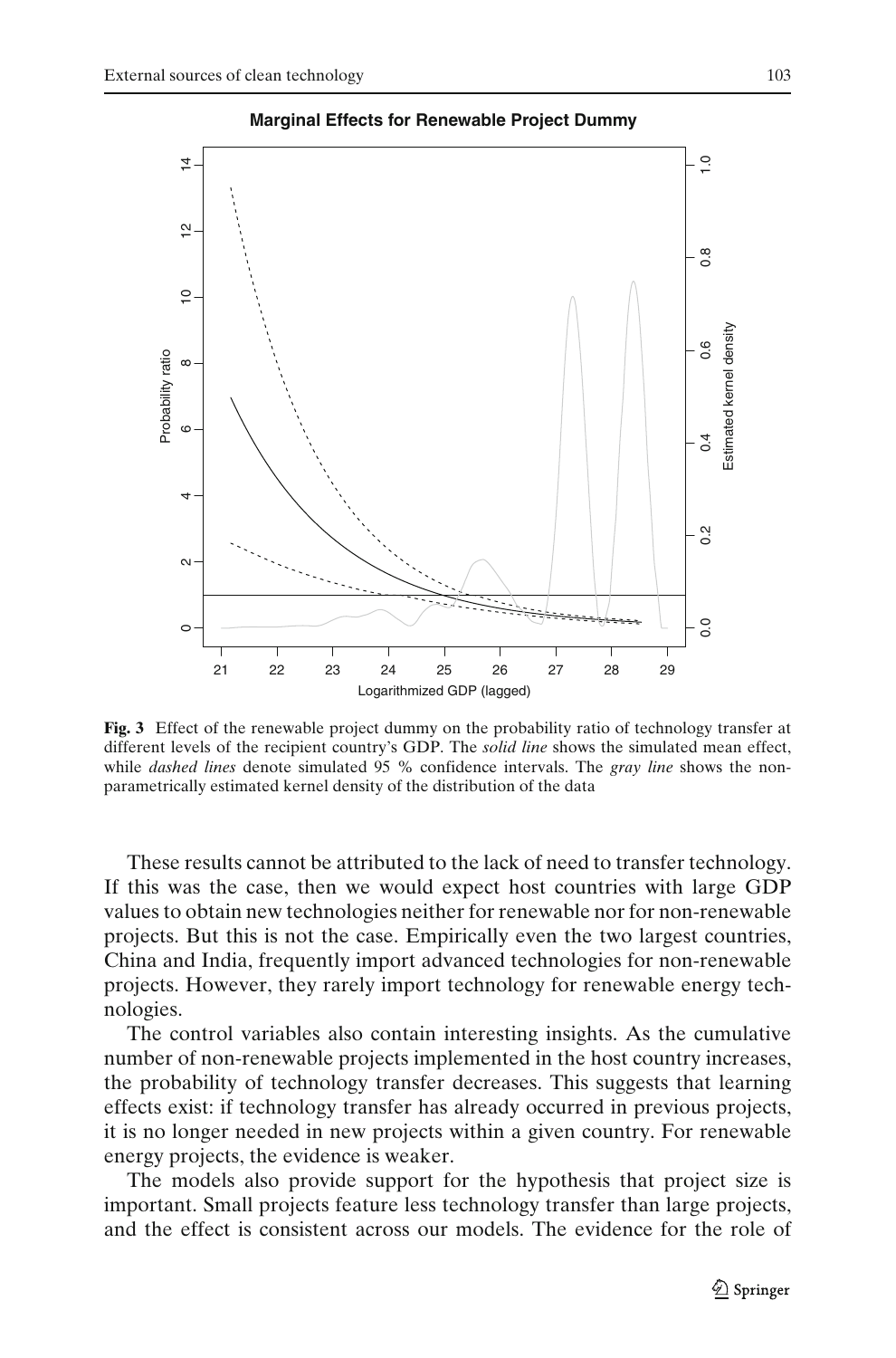unilateral versus bilateral implementation is weaker, as our results are not robust to excluding India. This lack of robustness may, however, reflect the difficulty of measuring the actual degree of cooperation between developing and industrialized country partners.

Country covariates are also important. Most importantly, industrial production and a good investment profile are positively associated with technology transfer, while actual inward investment flows are negatively associated with it. This latter finding may reflect the possibility that FDI results in technological development at earlier stages, and this means that there is less need for explicit technology transfer under the CDM.

Overall, the results provide evidence for our model: since renewable energy technologies hold considerable commercial potential, they do not benefit from technology transfer as much as other projects do. While GDP is a somewhat crude proxy for absorptive capacity, it is safe to say that expansion of economic activity is not conducive to foreign technology transfers. This pattern is normatively unfortunate given the importance of advanced technology for the profitability of renewable energy. However, the underlying economic incentives are clear.

# 5.2 Additional Tests

The empirical results are robust to various changes in the specification, as reported in the Online Appendix. Inclusion of additional controls, such as democratic political institutions and population, does not compromise the results. We also excluded hydroelectricity projects from the sample. Hydroelectricity projects account for more than 25 % of our sample  $(1,362 \text{ projects})$ ,  $^{23}$  and they often rely on mature energy technologies, with less need for technology transfer. Since this could induce bias, we estimated our models excluding hydroelectricity projects. The results remain virtually unchanged. Similarly, we dropped all CDM projects that focus on energy conservation by increasing energy efficiency.<sup>24</sup> Our dataset contains 680 such projects (about 13  $\%$  of our sample), which are generally technology intensive and could unduly affect our results. However, we find that excluding this specific project type leaves our substantive conclusions intact. This corroborates our analysis against concerns that our renewable project dummy is too coarse of a measure.

Similarly, we excluded all canceled projects from our sample. Since canceled projects are presumably of inferior quality, it is important that they do not drive our results. We classified a project as "canceled" if it was withdrawn by the project developer (four projects), rejected by the CDM's Executive Board (36 projects), or not validated by the CDM's Designated Operational Entities (37 projects). The results are robust.

<sup>&</sup>lt;sup>23</sup>This number refers to our complete sample. For our models, the loss of observations ranges from about 16  $\%$  in model (2) to about 33  $\%$  in model (6).

<sup>&</sup>lt;sup>24</sup>For our purposes we aggregate demand and supply side projects on energy efficiency, which are separately coded in the CDM/JI Pipeline Database.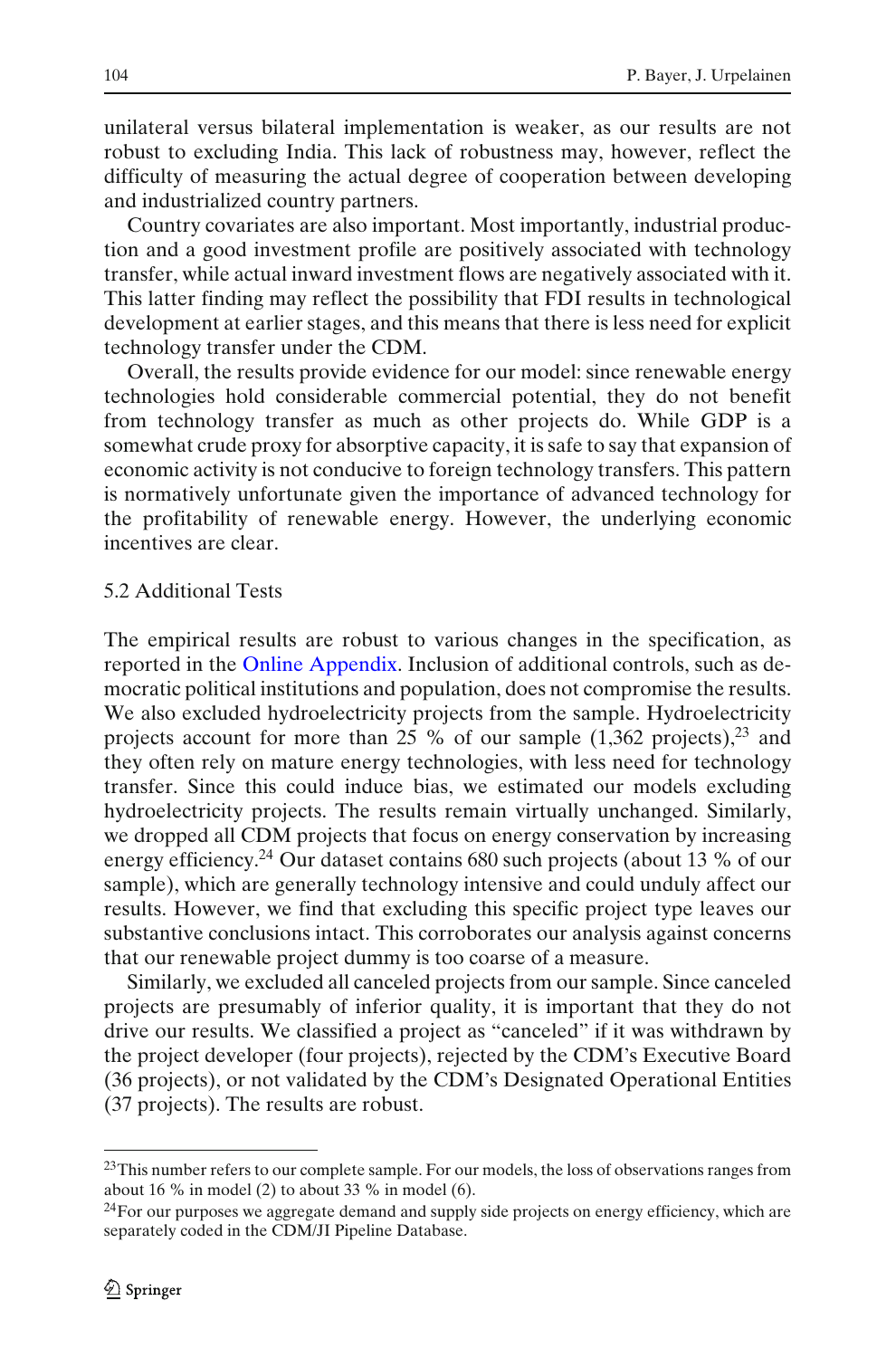To examine possible nonlinearities and selection on observables, we also implemented a matching analysis (Iacus et al[.](#page-27-0) [2012](#page-27-0)). Specifically, we ensured that the distribution of renewable and non-renewable projects was balanced across three key covariates: small versus large projects, unilateral versus bilateral projects, and the host country's lagged corruption levels.<sup>25</sup> We found that our dataset was highly balanced to begin with, and the exclusion of only 11 projects resulted in almost perfect balance, with virtually no change in the results.

Another important set of robustness tests focused on the interaction between the renewable project type and additional covariates other than a country's GDP. To analyze these interactions, we replicated our models, but included several extra interaction terms. In separate models, we specifically interacted renewable project type with the small project dummy, the unilateral project dummy, corruption, democracy, and population.<sup>26</sup> Throughout, the interaction between renewables and GDP continued to have a large and negative coefficient. The extra interactions had weak or inconsistent effects, except that high corruption levels increased the difference in technology transfer between renewable and non-renewable projects. This is broadly consistent with our expectations: in corrupt countries, the risk of intellectual property theft is probably higher than in non-corrupt states.

The GDP measure has another possible problem: perhaps large economies simply do not need foreign technology for renewable energy. We implemented two more models with extra interactions. First, we interacted renewable project type with a count of the country's filings of renewable energy patents with the Patent Cooperation Treaty in a given year.<sup>27</sup> This measure reflects domestic innovation capacity. While we find that patents do modestly reduce the need for technology transfer, our main finding concerning the role of GDP remains unchanged. This suggests that in regard to absorptive capacity, domestic innovation per se is not the defining factor. Instead, the internal market and ability to manufacture are relevant. This is not altogether surprising, given that highly innovative countries may simply not need any foreign technology transfers.

Second, we interacted renewable project type with logarithmized domestic renewable electricity generation capacity, so as to account for domestic experience with renewable energy.<sup>28</sup> A negative effect was found. The results on the interactive effect of GDP are mostly robust, except for the models without

<sup>&</sup>lt;sup>25</sup>See the Online Appendix for a discussion of how these covariates were chosen for matching.

<sup>&</sup>lt;sup>26</sup>These factors may differentially condition technology transfer for renewable and non-renewable projects, but since we do not expect the effect of these factors to depend on GDP, we did not include complex triple interactions.

<sup>27</sup>See [http://stats.oecd.org/Index.aspx?DatasetCode](http://stats.oecd.org/Index.aspx?DatasetCode=PATS_IPC)=PATS\_IPC. Accessed on April 18, 2012.

<sup>&</sup>lt;sup>28</sup>The data are from the United States Energy Information Administration. See [http://205.](http://205.254.135.7/cfapps/ipdbproject/IEDIndex3.cfm?tid=2&pid=2&aid=7) [254.135.7/cfapps/ipdbproject/IEDIndex3.cfm?tid](http://205.254.135.7/cfapps/ipdbproject/IEDIndex3.cfm?tid=2&pid=2&aid=7)=2&pid=2&aid=7 and select "Total Non-Hydroelectric Renewables." Accessed on April 18, 2012. To avoid losing data, the value of this variable is lagged by two years.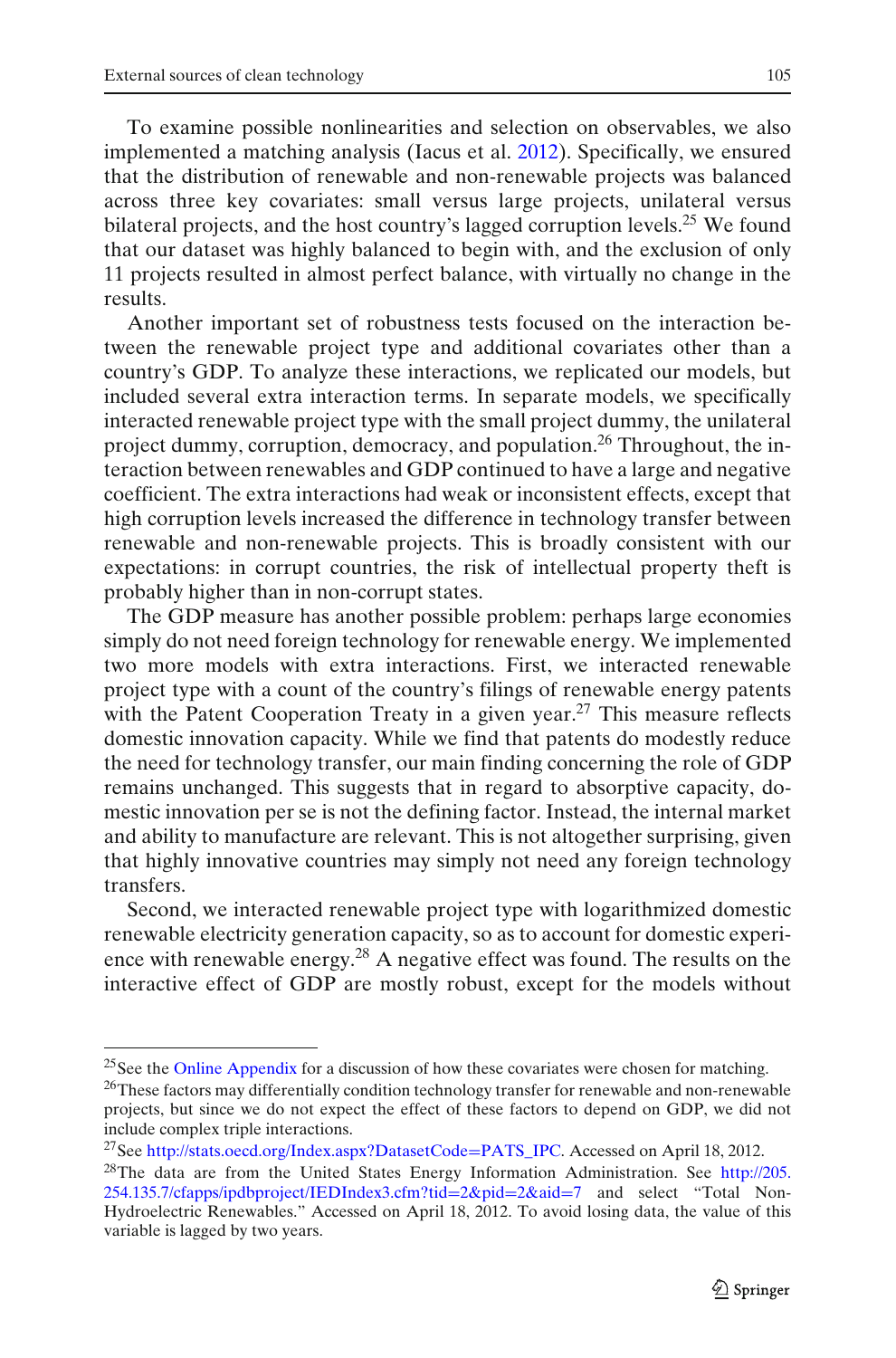China. This suggests that renewable electricity capacity plays an important role, thought it is hard to say why because growth in renewable electricity capacity is driven by economic growth in developing countries. In any case, this finding calls for further research on how exactly absorptive capacity and other factors affect technology transfer of renewable energy technology.

Yet another test pertained to the potentially coarse measure of GDP for absorptive capacity. To alleviate this concern, we replace our GDP variable with the number of international patents as a more "direct" measure of absorptive capacity.<sup>29</sup> Our robustness check shows that the interaction effect is always negative: technology transfer decreases for increasing levels of absorptive capacity.

We also examined differences between transfers of *equipment* and *knowledge*. Specifically, we estimated our models while excluding all cases of equipment and knowledge transfer, respectively. Our results were fully robust for transfers of equipment but not for knowledge. On the one hand, this is driven by the fact that knowledge transfers are rare: among thousands of projects, there are only approximately 200 projects that feature knowledge transfer. On the other hand, there is also a substantive explanation: in practice, knowledge transfer usually means that foreign engineers visit the host country to train workers. By deploying its own engineers, a foreign inventor can strictly regulate exactly what knowledge is transferred. Indeed, reverse engineering is not an issue at all when knowledge is transferred. Thus, it is substantively meaningful that our results are driven by equipment transfers.

# **6 Conclusion**

There is little disagreement on the importance of technology transfer for sustainable development. Unless developing countries can gain access to advanced clean technology, they are faced with difficult trade-offs between slowing economic growth and allowing environmental deterioration, with potential for truly disastrous consequences. Ideally, access to advanced clean technology would allow developing countries to increase their wellbeing while holding environmental costs at acceptable levels. Alas, we have found that technology transfer to developing countries presents major difficulties.

Our theoretical contribution lies in the presentation of an accessible and flexible game-theoretic model of technology transfer decisions in the North– South context. The model highlights the importance of interactive effects: the decision to transfer a commercially promising technology is fundamentally different from the decision to transfer a less valuable technology. The equilibrium analysis suggests that the interaction between technology characteristics and the host country's absorptive capacity is central to understanding and explaining technology transfer outcomes.

<sup>&</sup>lt;sup>29</sup>See [http://stats.oecd.org/Index.aspx?DatasetCode](http://stats.oecd.org/Index.aspx?DatasetCode=PATS_IPC)=PATS\_IPC. Accessed on April 18, 2012.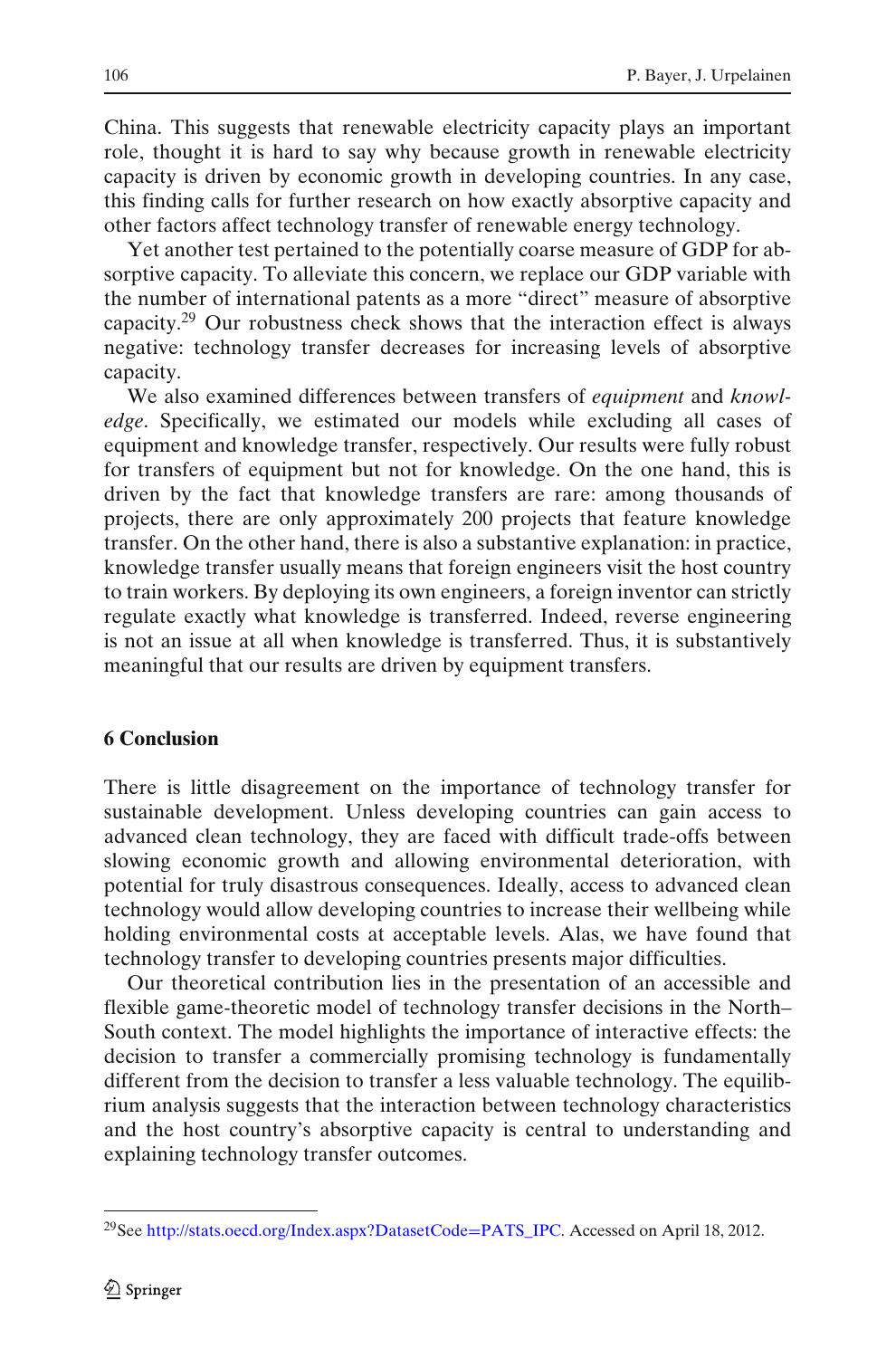Our empirical analysis of technology transfer under the Kyoto Protocol's CDM suggests that the largest and economically most dynamic developing countries rarely benefit from transfer of the most commercially valuable technologies. Specifically, they rarely obtain foreign technologies to promote the production of renewable energy. Analytically, we interpret this finding as suggesting that foreign innovators hesitate to transfer advanced technologies to countries that hold potential for competing in global markets for renewable energy technologies.

These findings have implications for scholarship on international institutions and sustainable development. Our findings suggest that if international institutions are to promote technology transfer, they must find ways to enable more effective contracts between foreign innovators and host countries. These contracts must ensure that host countries gain access to advanced technologies, and this requires that foreign innovators are duly compensated for providing these advanced technologies. Albeit simple, our model offers a flexible strategic foundation for further analyses of the issue. By emphasizing interactions between inventors and project developers, we can shed light on the considerations that underpin technology transfer.

For students of sustainable development, the findings are also troubling. According to our findings, advanced clean technologies are not available for those host countries that face the most urgent environmental challenges: the rapidly industrializing ones, such as China and India. If foreign investors worry about the negative consequences of providing China and India with advanced technologies, then China and India cannot benefit from these advanced technologies to combat environmental deterioration. One encouraging trend that may help these countries is their increased ability to innovate on their own: today, both China and India are emerging as new sources of advanced clean technologies. In the light of our findings, this trend is an important one.

Our results also call for new theoretical and empirical research. From a theoretical perspective, it is important to examine the optimal design of technology transfer contracts, especially in the shadow of the kinds of commitment problems highlighted in this article. What types of contracts may we expect to see given the threats to competitiveness that technology transfer presents, and is there any way to improve the environmental performance of these contracts? Empirically, our findings also raise several new questions. One interesting question is why technology transfer under the CDM is decreasing. Is this because the need for importing advanced technology is decreasing, or is it because foreign innovators have burned their fingers and learned not to supply advanced technologies to competitors? These and other similar questions open exciting opportunities for systematic empirical research.

**Acknowledgements** This paper was written during a research stay funded by an ERP fellowship of the *Studienstiftung des deutschen Volkes*. Patrick Bayer gratefully acknowledges this generous funding and is thankful for the hospitality of Columbia University. We thank Christopher Marcoux for help with data collection and management. We also thank Thomas Hale, Richard Perkins, Eri Saikawa, and two anonymous reviewers for helpful comments on a previous draft.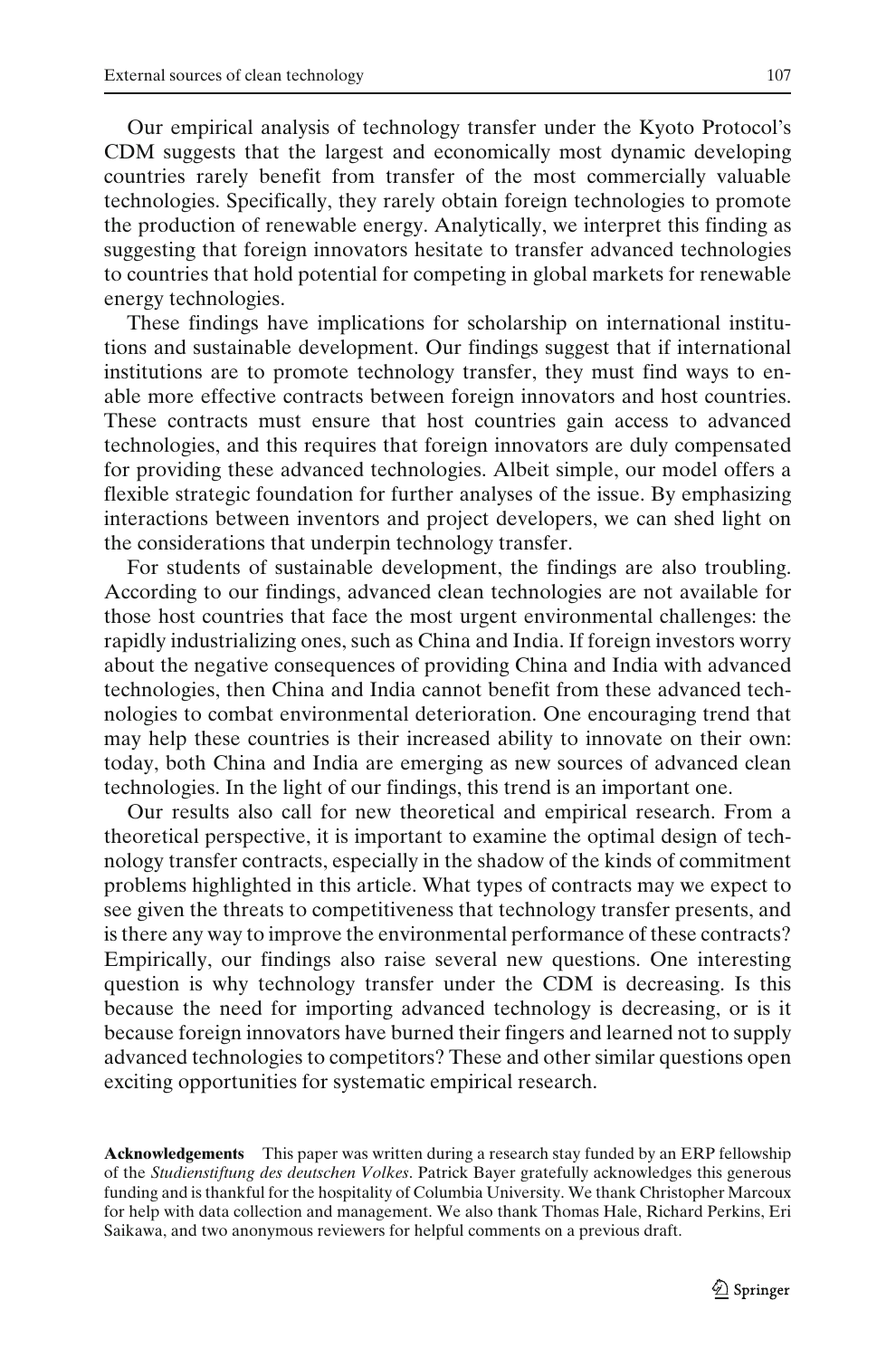# <span id="page-27-0"></span>**References**

- Ai, C., & Norton, E.C. (2003). Interaction terms in logit and probit models. *Economics Letters, 80*(1), 123–129.
- Beck, N., Katz, J.N., Tucker, R. (1998). Taking time seriously: time-series-cross-section analysis with a binary dependent variable. *American Journal of Political Science, 42*(4), 1260–1288.
- Berry, W.D., DeMeritt, J.H.R., Esarey, J. (2010). Testing for interaction in binary logit and probit models: is a product term essential? *American Journal of Political Science, 54*(1), 248–266.
- Brambor, T., Clark, W.R., Golder, M. (2006). Understanding interaction models: improving empirical analyses. *Political Analysis, 14*(1), 63–82.
- Brewer, T.L. (2008). Climate change technology transfer: a new paradigm and policy agenda. *Climate Policy, 8*(5), 516–526.
- Carter, D.B., & Signorino, C.S. (2010). Back to the future: modeling time dependence in binary data. *Political Analysis, 18*(3), 271–292.
- Chamberlain, G. (1980). Analysis of covariance with qualitative data. *The Review of Economic Studies, 47*(1), 225–238.
- Cheibub, J.A., Gandhi, J., Vreeland, J.R. (2010). Democracy and dictatorship revisited. *Public Choice, 143*(1–2), 67–101.
- Dechezleprêtre, A., Glachant, M., Ménière, Y. (2008). The Clean Development Mechanism and the international diffusion of technologies: an empirical study. *Energy Policy, 36*(4), 1273– 1283.
- Gallagher, K.S. (2006). Limits to leapfrogging in energy technologies? Evidence from the Chinese automobile industry. *Energy Policy, 34*(4), 383–394.
- Goenner, C.F. (2010). From toys to warships: interdependence and the effects of disaggregated trade on militarized disputes. *Journal of Peace Research, 47*(5), 547–559.
- Grossman, G.M., & Helpman, E. (1991). *Innovation and growth in the global economy*. Cambridge: MIT Press.
- Hendrix, C.S. (2010). Measuring state capacity: theoretical and empirical implications for the study of civil conflict. *Journal of Peace Research, 47*(3), 273–285.
- Hoekman, B.M., Maskus, K.E., Saggi, K. (2005). Transfer of technology to developing countries: unilateral and multilateral policy options. *World Development, 33*(10), 1587–1602.
- Iacus, S.M., King, G., Porro, G. (2012). Causal inference without balance checking: coarsened exact matching. *Political Analysis, 20*(1), 1–24.
- Keller, W. (1996). Absorptive capacity: on the creation and acquisition of technology in development. *Journal of Development Economics, 49*(1), 199–227.
- Keller, W. (2004). International technology diffusion. *Journal of Economic Literature, 42*(3), 752– 782.
- Lewis, J.I. (2007). Technology acquisition and innovation in the developing world: wind turbine development in China and India. *Studies in Comparative International Development, 42*(3–4), 208–232.
- Lewis, J.I., & Wiser, R.H. (2007). Fostering a renewable energy technology industry: an international comparison of wind industry policy support mechanisms. *Energy Policy, 35*(3), 1844– 1857.
- Lütken, S.E., & Michaelowa, A. (2008). *Corporate strategies and the Clean Development Mechanism: Developing country f inancing for developed country commitments?* Northampton: Edward Elgar.
- Mani, M., & Wheeler, D. (1998). In search of pollution havens? Dirty industry in the World economy, 1960–1995. *Journal of Environment and Development, 7*(3), 215–247.
- Maskus, K.E. (2000). *Intellectual property rights in the global economy*. Washington, DC: Institute for International Economics.
- Michaelowa, A. (2007). Unilateral CDM: can developing countries finance generation of greenhouse gas emission credits on their own? *International Environmental Agreements, 7*(1), 17–34.
- Ockwell, D.G., Haum, R., Mallett, A., Watson, J. (2010). Intellectual property rights and low carbon technology transfer: conflicting discourses of diffusion and development. *Global Environmental Change, 20*(4), 729–739.
- Park, W.G. (2008). International patent protection: 1960–2005. *Research Policy, 37*(4), 761–766.